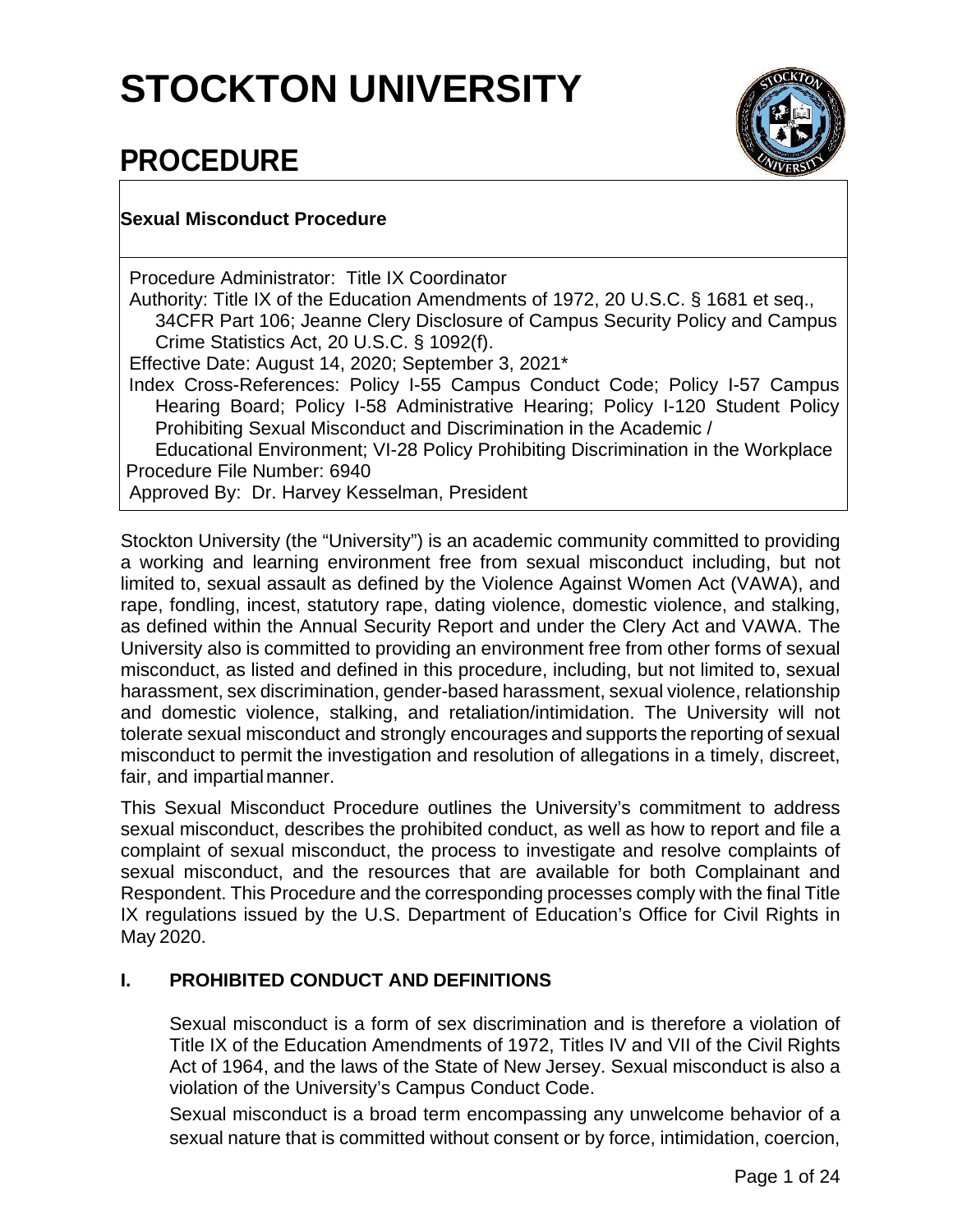or manipulation, consistent with applicable local, state, and federal laws and regulations. Sexual misconduct includes, but is not limited to, sexual harassment; sexual assault to include rape, fondling, incest, statutory rape; dating or domestic violence; stalking; and gender-based harassment.

- **A. Sexual Assault** means an offense classified as a forcible or non-forcible sex offense under the Uniform Crime Reporting system of the Federal Bureau of Investigation and includes rape, fondling, incest and statutory rape. Sexual assault is also any conduct proscribed by N.J.S.A. 2C:14-2 of the New Jersey Criminal Code, including any act of penetration performed or perpetrated on one person by another under circumstances indicating a lack of consent, either due to force, or an inability of one party to consent due to age, relationship, mental defect, or physical incapacitation *(see New Jersey Attorney General Standards for Providing Services to Victims of Sexual Assault, 3rdEdition).*
- **B. Rape** means the penetration, no matter how slight, of the vagina or anus, with any body part or object, or oral penetration by a sex organ of another person, without the person's consent.
- **C. Fondling** means the touching of the private body parts of another person for the purpose of sexual gratification, without the consent of the person, including instances where the person is incapable of giving consent because of age or because of temporary or permanent mental incapacity.
- **D. Incest** means sexual intercourse between persons who are related to each other within the degrees wherein marriage is prohibited by law.
- **E. Statutory Rape** means sexual intercourse with a person who is under the statutory age of consent. The legal age of consent in New Jersey is 16 years of age.
- **F. Sex discrimination** means conduct that denies or limits an individual's ability to benefit from, or fully participate in, educational programs or activities or employment opportunities because of an individual's sex, gender, or affectional or sexual orientation.
- **G. Sexual harassment** means conduct on the basis of sex that satisfies one or more of the following:
	- (1) A University employee conditioning the provision of an aid, benefit, or service on an individual's participation in unwelcome sexual conduct;
	- (2) Unwelcome sexual conduct determined by a reasonable person to be so severe, pervasive, and objectively offensive that it effectively denies a person equal access to a University education program or activity;
	- (3) "Sexual assault" as defined in  $20$  U.S.C.  $1092(f)(6)(A)(v)$ , "dating violence" as defined in [34 U.S.C. 12291\(](https://www.govinfo.gov/link/uscode/34/12291?type=usc&amp%3Byear=mostrecent&amp%3Blink-type=html)a)(10), "domestic violence" as defined in [34 U.S.C. 12291\(](https://www.govinfo.gov/link/uscode/34/12291?type=usc&amp%3Byear=mostrecent&amp%3Blink-type=html)a)(8), or "stalking" as defined in [34](https://www.govinfo.gov/link/uscode/34/12291?type=usc&amp%3Byear=mostrecent&amp%3Blink-type=html) [U.S.C.](https://www.govinfo.gov/link/uscode/34/12291?type=usc&amp%3Byear=mostrecent&amp%3Blink-type=html)  [12291\(](https://www.govinfo.gov/link/uscode/34/12291?type=usc&amp%3Byear=mostrecent&amp%3Blink-type=html)a)(30); and
	- (4) Submission to such conduct is made either explicitly or implicitly a term or condition of an individual's employment or academic standing; or
	- (5) Submission to or rejection of such conduct by an individual is used as the basis for employment and/or academic decisions affecting such individual; or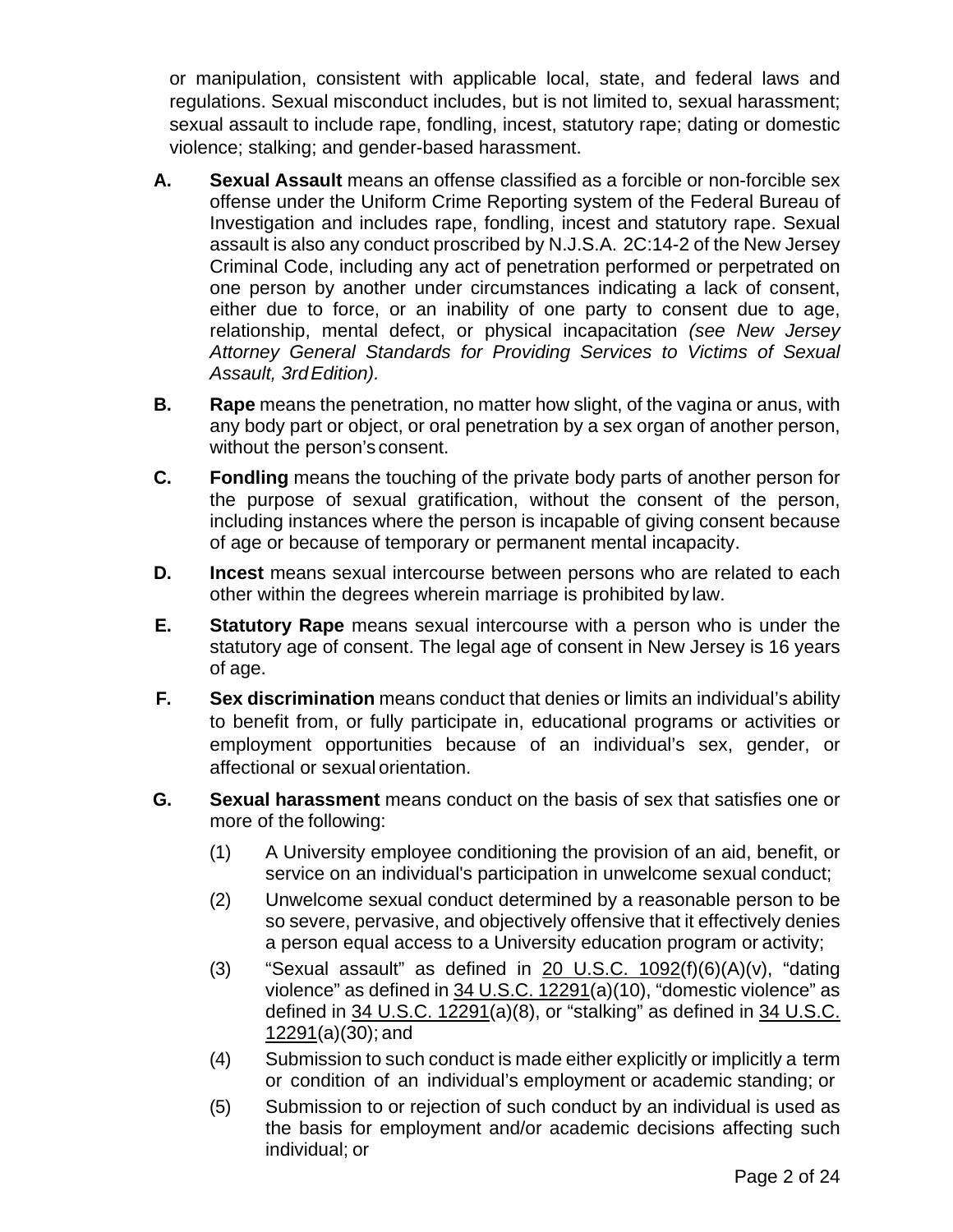(6) Such conduct has the purpose or effect of unreasonably interfering with an individual's academic/work performance or creating an intimidating, hostile or offensive academic/work environment.

Examples of conduct that may constitute sexual harassment when the behavior is severe, pervasive, or persistent, include but are not limited to:

- Generalized gender-based remarks and comments;
- Unwanted physical contact, such as intentional touching, grabbing, pinching, brushing against another's body or impeding or blocking movement;
- Verbal, written or electronic lewd, vulgar or obscene comments, jokes or unwanted propositions, including letters, notes, e-mail, text messages, invitations, gestures or inappropriate comments about a person's clothing;
- Visual contact, such as leering or staring at another's body;
- Displaying sexually suggestive objects, cartoons, posters, magazines or pictures of scantily-clad individuals; or displaying sexually suggestive material on a bulletin board, on a locker room wall, or on a screen saver in areas where individuals besides the poster can view these materials;
- Explicit or implicit suggestions of sex by a faculty/staff/administrator in return for a favorable educational or employment action, such as hiring, compensation, promotion, retention, grades, recommendations, etc.;
- Suggesting or implying that failure to accept a request for a date or sex would result in an adverse educational/employment consequence with respect to any academic or employment practice, such as evaluation or promotional opportunity;or
- Continuing to engage in certain behaviors of a sexual nature after an objection has been raised by the target of such inappropriate behavior.
- **H. Gender-based harassment** means non-sexual harassment of a person because of the person's sex and/or gender, including, but not limited to, harassment based on the person's nonconformity with gender stereotypes. Gender-based harassment is sexual misconduct.
- **I. Dating violence** means violence committed by a person who is or has been in a social relationship of a romantic or intimate nature with the victim; and where the existence of such a relationship shall be determined based on a consideration of the length of the relationship, the type of relationship, and the frequency of interaction between the persons involved in the relationship.
- **J. Domestic Violence** includes felony and indictable or misdemeanor crimes of violence committed by a current or former spouse or intimate partner of the victim, by a person with whom the victim shares a child in common, by a person who is cohabitating with or has cohabitated with the victim as a spouse or intimate partner, by a person similarly situated to a spouse of the victim under the domestic or family violence laws of the jurisdiction receiving grant monies, or by any other person against an adult or youth victim who is protected from that person's acts under the domestic or family violence laws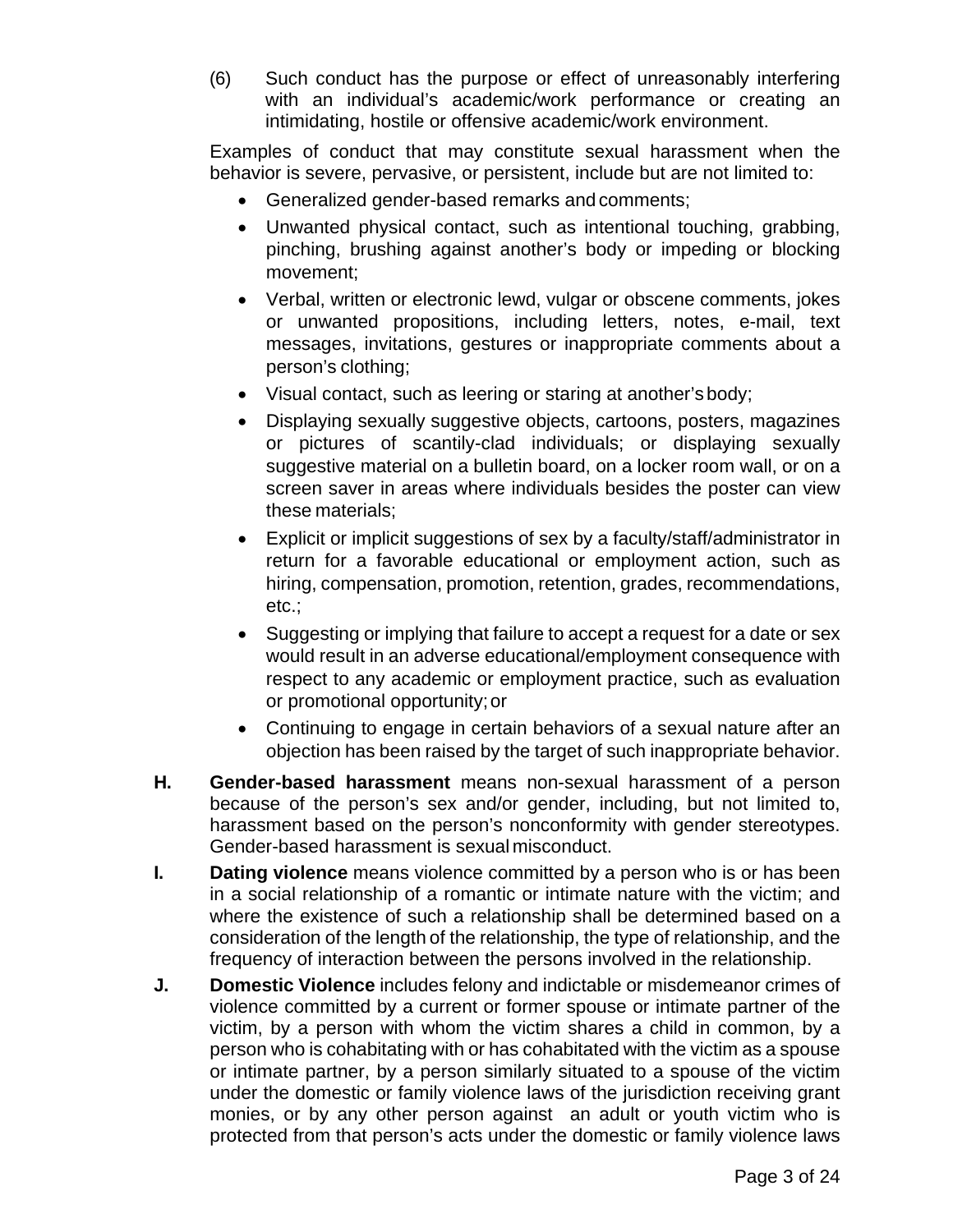of the jurisdiction. A crime of violence is an offense that involves the use, attempted use, or threatened use of physical force against the person or property of another, or any other offense that is a felony or indictable crime that, by its nature, involves a substantial risk that physical force against the person or property of another may be used in the course of committing the offense.

- **K. Stalking** means engaging in a course of conduct directed at a specific person that would cause a reasonable person to fear for their safety, or the safety of others; or suffer substantial emotional distress. Course of conduct means two or more acts, including, but not limited to, acts in which the stalker directly, indirectly, or through third parties, by any action, method, device, or means, follows, monitors, observes, surveils, threatens, or communicates to or about a person, or interferes with a person's property.
- **L. Other crimes:** The following crimes are also covered under this Procedure and are defined under New Jersey state law: sexual contact, lewdness, invasion of privacy, human trafficking, promoting prostitution, prostitution and cyber-harassment (when sexual innature).
- **M. Coercion / Intimidation** is prohibited. If a person refuses or does not consent to engage in sexual activity, the other party may not coerceor attempt to coerce or intimidate the person. Coercion and intimidation behaviors include, but are not limited to, persuading or attempting to persuade with the use of force or threats; causing or attempting to cause actual physical harm; threatening physical harm; spreading or threatening to spread malicious lies or rumors; disseminating or threatening to disseminate personal information, including images, texts, or electronic communications; following the person; or making harassing phone calls or online communications or posts; sending harassing, demeaning, or offensive electronic or text communications, and vandalizing the person's property.

#### *Other Applicable Definitions*

- **N. Complainant** is an individual who is alleged to be the victim of conduct that could constitute sexual misconduct.
- **O. Confidential Resources** are trained designated professionals who can provide counseling, information and support under legally protected confidentiality privileges. Because these relationships involve privileged conversations, these confidential resources will not share information about a client (including whether or not that individual has received services) with the Title IX Coordinator, or any other employee of the University without the individual's express written permission, and cannot reveal the information to any third party except when an applicable law or a court order requires or permits disclosure. For example, information may be disclosed when: (1) the individual gives consent for its disclosure; (2) there is a concern that the individual will likely cause serious physical harm to self or others; or (3) the information concerns conduct involving suspected abuse or neglect of a minor.
- **P. Consent** is an affirmative, conscious, informed and voluntary agreement to engage in sexual activity. Conduct will be considered to be "without consent"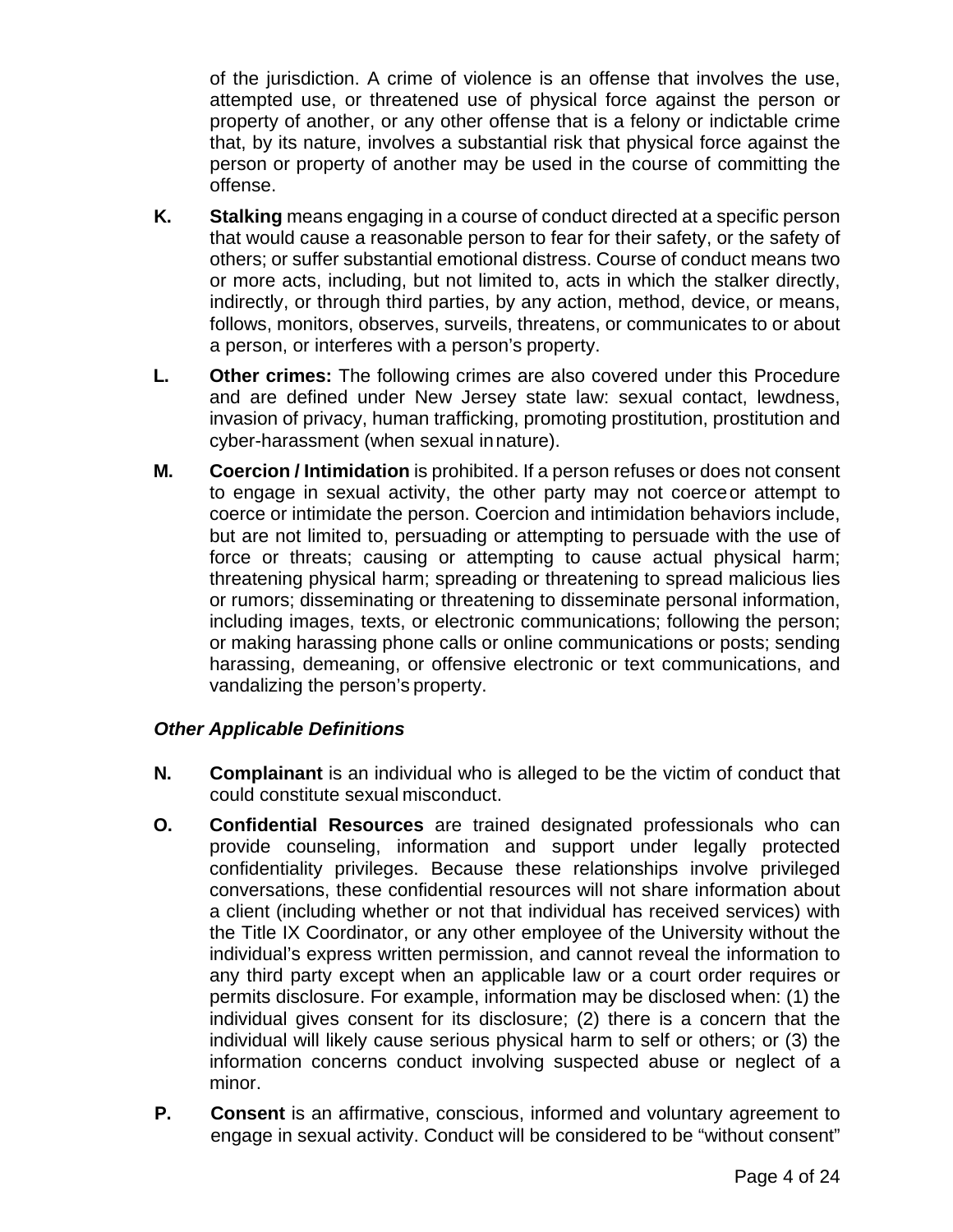if no clear verbal or non-verbal consent is given; or if an involved individual was forced, coerced, threatened, sleeping, beaten, forcefully restrained, unconscious, or unable to give consent due to age, relationship, mental defect, or mental or physical incapacitation, or incapacitation due to the voluntary or involuntary use of any drug, intoxicant or controlled substance.

- **Q. Respondent** is an individual who has been reported to be the perpetrator of conduct that could constitute sexual or gender-based harassment or misconduct.
- **R. Responsible Employee(s)** is a University employee who has the authority to take action to redress sexual violence; who has been given the duty of reporting incidents of sexual violence, sexual harassment, or any other misconduct covered by this Procedure to the Title IX Coordinator; or who a student could reasonably believe has this authority or duty.

**The University considers all employees to be Responsible Employees with a duty to report incidents of sexual violence, sexual harassment, or any other misconduct covered by this Procedure to the Title IX Coordinator, except the following individuals**: employees in Counseling Services; licensed physicians and nurses; employees in the Women's, Gender, and Sexuality Center; and Osprey Advocates who are certified victim advocates. Student employees who serve in a supervisory, advisory, or managerial role are considered Responsible Employees for purposes of this Procedure (e.g., teaching assistants, residential assistants, student managers, orientation leaders, etc.).

#### **II. APPLICABILITY AND JURISDICTION**

This Procedure applies to all University employees, students, contractors and any person over whom the University has control.

This Procedure applies to sexual misconduct:

- 1. on University owned or controlled property;
- 2. at University-sponsored educational program oractivities;
- 3. that adversely affects the University community; or
- 4. that threatens the health and/or safety of a member of the University community.

Sexual misconduct is a violation of Policy I-55 (Campus Conduct Code), and the policies prohibiting discrimination and harassment in the workplace (Policy VI-28) and the academic /education environment (Policy I-120), however, all reported incidents of sexual misconduct will be handled in accordance with this Procedure.

#### **III. REPORTING PROCEDURES**

**Reporting of Sexual Misconduct:** Any person may report sexual misconduct (whether or not the person reporting is the person alleged to be the target of sex discrimination, sexual harassment, or sexual misconduct), in person, by mail, by telephone, or electronic means. Once a report has been made, the Title IX Coordinator or the Coordinator's designee will meet with the aggrieved party and generate a Formal Complaint, which will begin the investigation process. Waiting to report an alleged incident of sexual misconduct may hinder an investigation and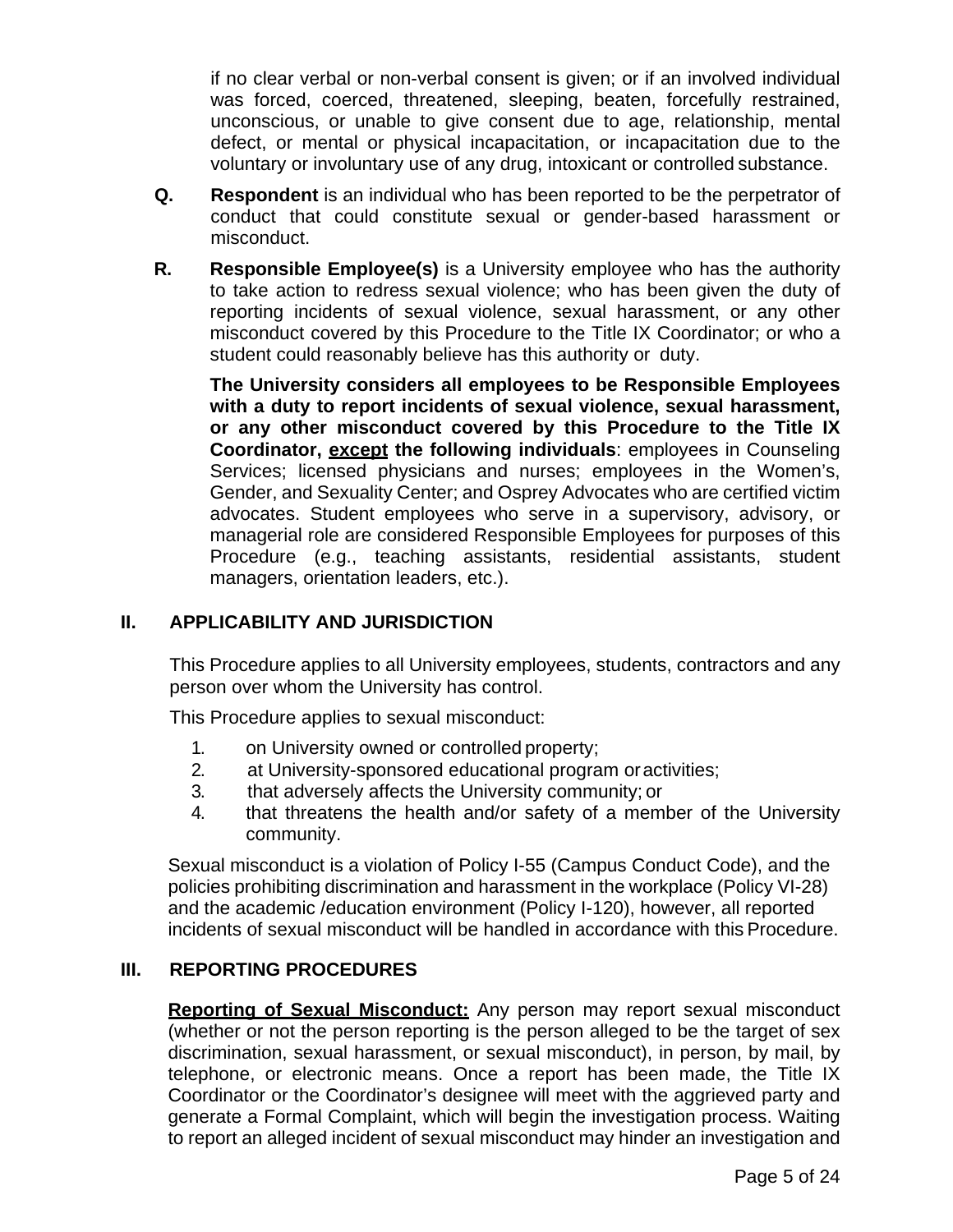delay the University's ability to respond and take appropriateaction.

A person can report sexual misconduct or sexual harassment against a student; a University employee or official; or a third party who is connected to the University but is not a University employee or student (e.g. a visiting speaker, contractor).

**Formal Complaint:** A document filed by a Complainant or signed by the Title IX Coordinator alleging sexual harassment against a Respondent and requesting that the University investigate the allegation of sexual harassment.

Any person who wishes to file a Formal Complaint of sexual harassment, sex discrimination, or sexual misconduct must do so with the Title IX Coordinator, either in person, by regular or electronic mail, or by submitting an online Incident Report using the [form](https://stockton0.sharepoint.com/sites/PolicyAndProcedureReview/Shared%20Documents/Under%20Review/ODI/form) listed on the "Culture of Respect" website.

**Individuals have a right to supportive measures, with or without the filing of a Formal Complaint.**

### **A. Reporting Options**

#### *The Title IX Coordinator*

Any individual who learns of possible sexual misconduct should report it immediately to the Title IX Coordinator; **and all employees, except those designated Confidential, are required to report alleged incidents to the Title IX Coordinator or Deputy Title IX Coordinator.**

An employee who fails to comply with reporting obligations under this Procedure may be subject to disciplinary action. Employees also are cautioned that non-compliance with reporting obligations under this Procedure may increase their risk of personal liability, e.g., an individual who fails to report as required under this Procedure may be determined to be ineligible for defense or indemnification under §§59:10A-1 – 2 for any associated claims, causes of action, liabilities or damages. Students and employees can contact the Title IX Coordinator:

#### **TITLE IX COORDINATOR:**

**Christine Pickel**, Esquire (L-214, 609-652-4733, [Christine.Pickel@stockton.edu\)](mailto:Christine.Pickel@stockton.edu)

#### **DEPUTY TITLE IX COORDINATOR(S):**

**Anne Crater**, Investigator (L-214A, 609-652-4366, [Anne.Crater@stockton.edu\)](mailto:Anne.Crater@stockton.edu)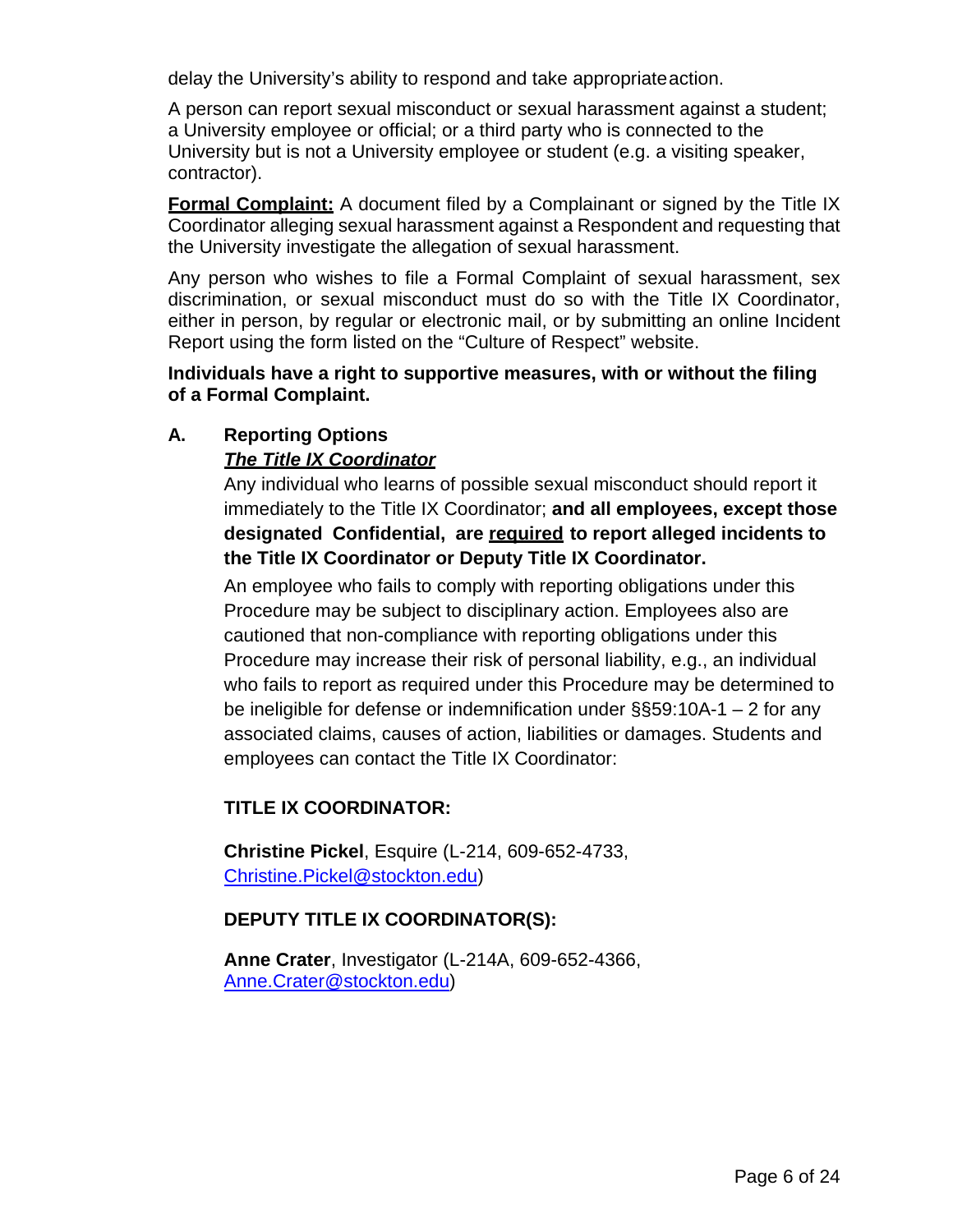Contact the Title IX Coordinator if you:

- Have questions about Title IX and Stockton's response to sex/gender discrimination, sexual harassment, and other forms of sexual misconduct;
- Have questions about sex/gender discrimination or sexual harassment, which is a form of sex/gender discrimination under the Federal Title IX regulations and State law;
- Need guidance, assistance, or resource information on how to handle a situation that directly or indirectly affected you;
- Wish to make a report and/or formal complaint; or
- Want to provide feedback on how Stockton is fulfilling its responsibilities under this procedure.

The Title IX Coordinator will ensure that Complainants and Respondents:

- Receive a copy of the Sexual Misconduct Procedure;
- Are advised of their option to notify law enforcement and are assisted in doing so, if desired;
- Are advised of the University's obligation to thoroughly investigate and process all sexual misconduct matters;
- Are advised that even if the Complainant chooses not to pursue the complaint, the University may proceed with its investigation;
- Receive written notice of available supportive and protective measures; and
- Are advised about available resources for counseling, health, mental health, victim advocacy, and legal assistance.

#### *Law Enforcement and Criminal Reporting*

Complainants and reporters have the right to decline to notify law enforcement of an alleged incident of sexual misconduct. However, the University strongly encourages anyone who becomes aware of an incident of sexual misconduct which may be a crime to immediately report the incident to the Stockton University Police Department, to local law enforcement where the conduct occurred, or other appropriate law enforcement agencies. If off campus, call 911 to reach local law enforcement. If a reporter requests assistance, the Stockton University Police Department will help to notify other law enforcement agencies and will aid other agencies in a criminal investigation, if needed.

#### **B. Reporting Under the Clery Act**

Under the Jeanne Clery Disclosure of Campus Security Policy and Campus Crime Statistics Act ("Clery Act"), 20 U.S.C. § 1092(f), an employee who has been identified as Campus Security Authority (CSA) may receive a report of sexual assault, domestic violence, dating violence or stalking, and report to the Clery Compliance Coordinator only that an incident occurred, without revealing any personally identifying information if the victim wishes to remain anonymous. Speaking to a CSA about an incident will not trigger a police investigation against the Complainant's wishes and the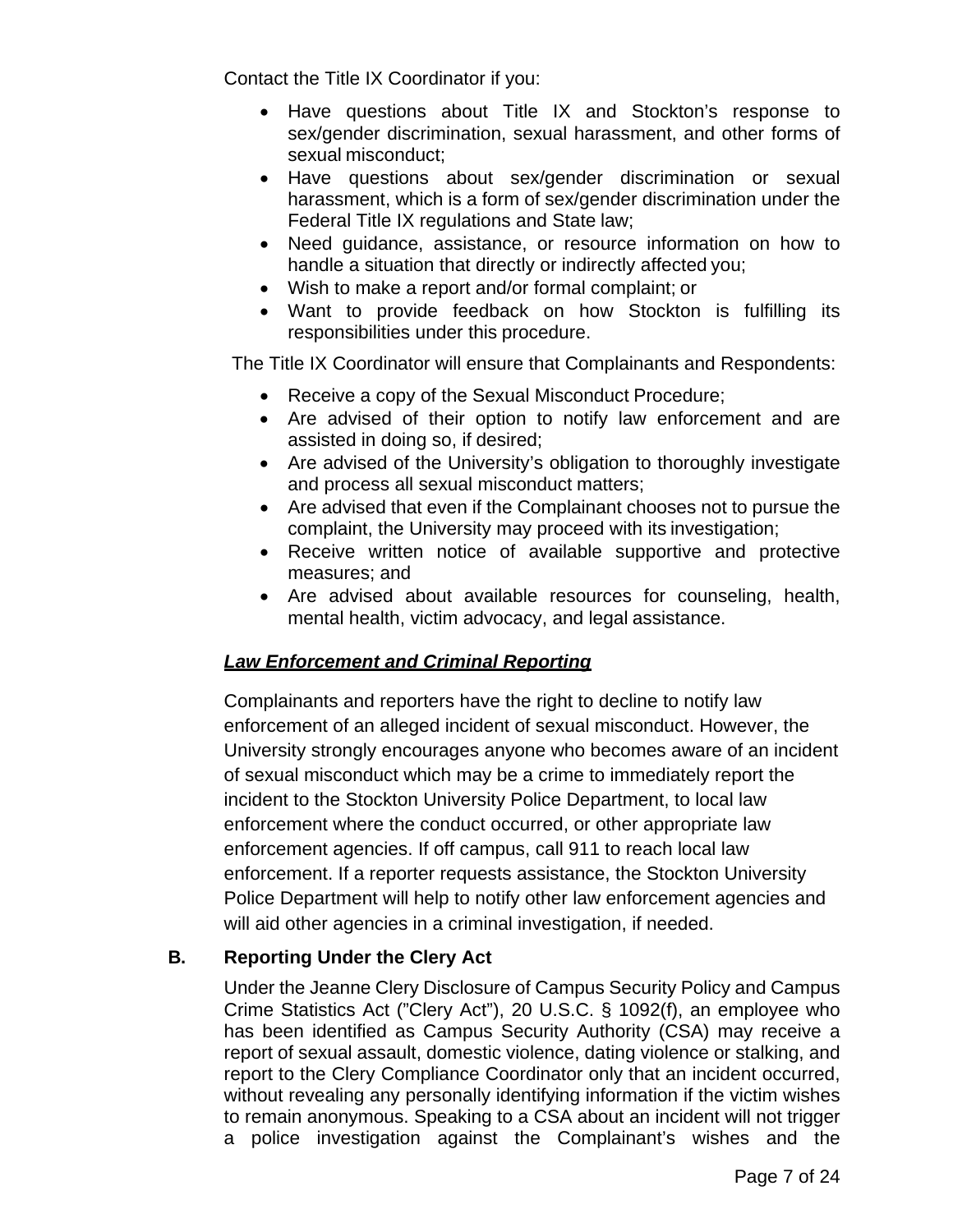Complainant will not be identified in any publicly required disclosures. The incident report will be used for statistical reporting purposes and to determine if a timely warning should be sent out to the community. Reports of sex offenses must also be reported by the CSA to the Title IX Coordinator under Title IX.

On an annual basis, the Clery Compliance Coordinator will, with assistance from the Office of Human Resources and Student Affairs, identify and notify individuals of their status as a CSA. For more information about the Clery Act, see University Procedure 6930 – Clery Act Compliance.

#### **C. Time Frame for Reporting**

There is no time limit on reporting sexual misconduct, although the University's ability to respond fully may become more limited with the passage of time. If the Respondent is no longer affiliated with the University (e.g., a report is made after a student has left or graduated or an employee no longer works here), the University will still provide reasonably available Supportive Measures to the Complainant, assist the Complainant in identifying external reporting options, and may take other appropriate action to address the reported conduct.

#### **D. Privacy and Confidentiality in Reporting**

There is a distinction between reporting to a confidential resource and making a report of prohibited conduct to the University. Any individual may choose to seek support from professionals on campus or in the community who hold a legally recognized privilege of confidentiality, such as advocates, counselors, and medical health providers. Speaking with a confidential resource does not constitute a report to the University of prohibited conduct. In contrast to a confidential resource who has a legally-recognized privilege of confidentiality, all other University employees, including faculty members, are considered Responsible Employees under this procedure and are required to share information relating to a report of prohibited conduct with the Title IX Coordinator.

Confidentiality means that the information shared cannot be revealed without the express permission of the reporting individual, except where there is immediate and serious concern about the reporting individual's safety or the safety of others in the community.

Privacy generally means that information related to a report of misconduct will only be shared with a limited circle of individuals, i.e., University employees who have a legitimate educational or administrative "need-toknow" in order to assist in the active review, investigation, or resolution of the report; the parties to an investigation under this Procedure – where required; and individuals required under applicable state and/or federal law, including the Family Educational Rights and Privacy Act ("FERPA") (20 U.S.C. § 1232g; 34 CFR Part 99), and/or Clery/VAWA §304. While not bound by confidentiality, these individuals will be discreet and will respect the privacy of all individuals involved in the process.

#### **Those wishing to speak to a confidential resource regarding an incident of sexual misconduct should note the following:**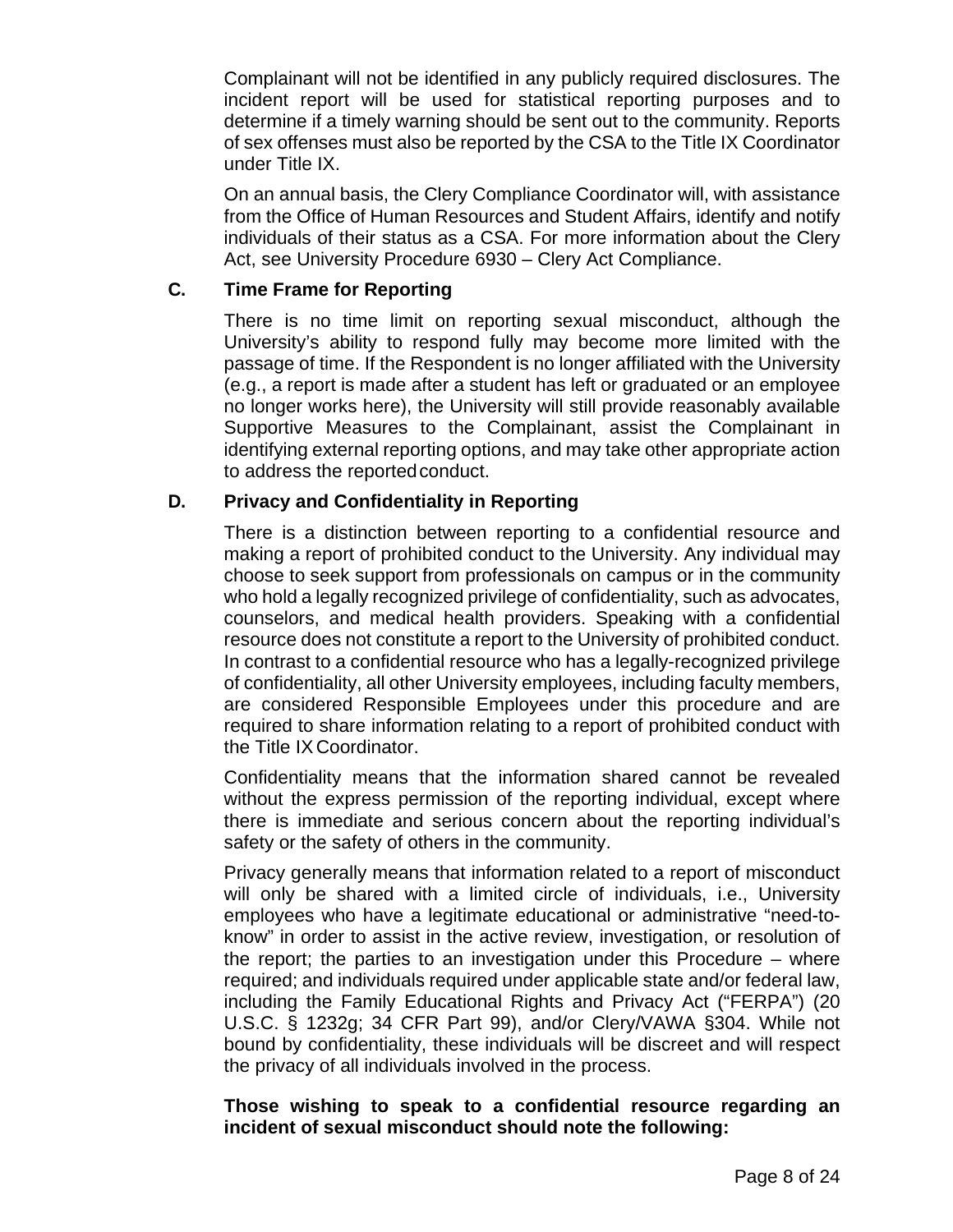(1) Student services: Staff within the Women's, Gender, and Sexuality Center, the Osprey Advocates who are certified victim advocates, employees of Counseling Services, and the licensed physicians and nurses in Health Services will treat incidents in a completely confidential manner, except where there is immediate and serious concern about safety, either that of the person reporting or that of others.

The staff identified immediately above will only disclose to the University that an incident of sexual misconduct has occurred, **but without any personally identifying information**, except if there is immediate and serious concern about safety of the person reporting or that of others, and/or they are given permission to make an identifiable report.

Please note that Responsible Employees (i.e., all employees not identified above) **are not** a confidential resource. Responsible Employees are required to report incidents of sexual misconduct, sex discrimination, or sexual harassment to the Title IX Coordinator. A report to a Responsible Employee constitutes a report to the University – and generally obligates the University to perform an inquiry and/or investigate the incident and offer supportive measures and the opportunity to file a formal complaint.

(2) Employee services: The Stockton University Employee Assistance Plan (EAP) offers confidential consultation, assessment and referral, and short-term counseling to help staff, faculty and their household members with personal or work-related concerns including sexual harassment. EAP also provides unlimited consultation to managers and HR practitioners. Trained domestic violence counselors are available 24 hours a day, seven days a week by telephone. Contact EAP: Toll-Free: (866) 327-2400, 24 hours a day, or review available services on the Deer Oaks EAP Services website.

The privacy of the Complainant, the Respondent, and any other individuals associated with the reporting of an alleged incident of sexual misconduct will be maintained to the extent reasonably possible consistent with the law and the University's commitment to provide a safe academic environment and workplace. If the Complainant requests anonymity or non-disclosure to the alleged Respondent, or requests that the University not investigate or seek action against the alleged Respondent, the University will determine whether honoring such a request is consistent with its legal obligations, and its ability to provide a safe and nondiscriminatory environment for all communitymembers.

The Title IX Coordinator or Deputy Coordinators will evaluate and weigh privacy requests against a range of factors, including: whether there is an increased risk that the alleged perpetrator may commit additional acts of sexual misconduct (e.g., whether there have been other sexual misconduct complaints about the same alleged perpetrator, whether the alleged perpetrator has a history of arrests or records from a prior school/college/university indicating a history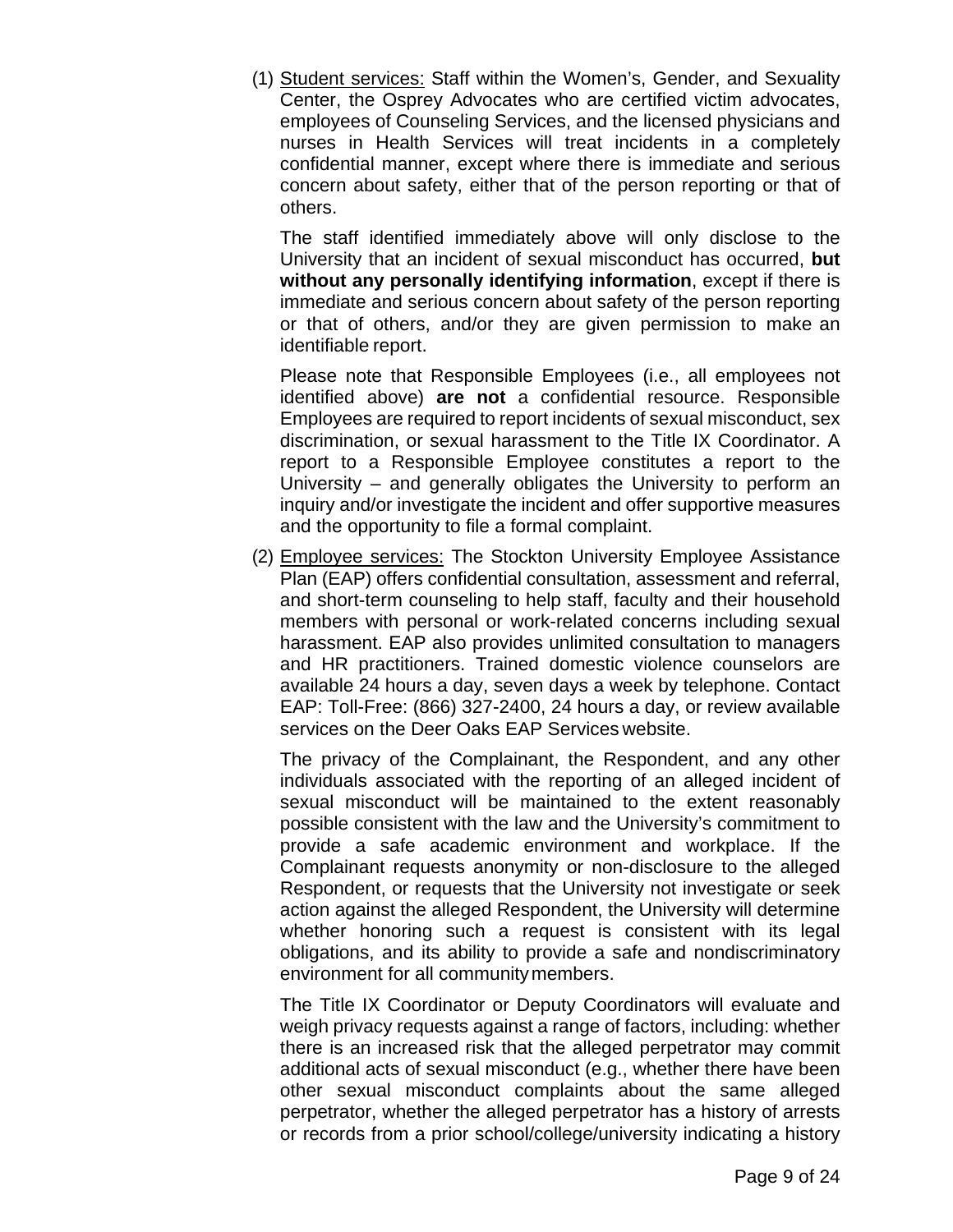of violence, whether the alleged perpetrator threatened further sexual misconduct or other misconduct against the Complainant or others, and whether the sexual misconduct was committed by multiple perpetrators). The factors considered also include an increased risk of future acts of sexual misconduct under similar circumstances (e.g., whether the Complainant's report reveals a pattern of perpetration at a given location or by a particular group), whether the sexual misconduct was perpetrated with a weapon, the age of the Complainant subjected to the sexual misconduct, and whether the University possesses other means to obtain relevant evidence (e.g., security cameras or physical evidence). If the University determines that it must disclose the Complainant's identity to an alleged perpetrator, it will inform the Complainant prior to making this disclosure.

#### **IV. SUPPORTIVE MEASURES IN SEXUAL MISCONDUCT CASES**

Supportive Measures are non-disciplinary, non-punitive individualized services offered as appropriate, as reasonably available, and without fee or charge to the Complainant or the Respondent before or after the filing of a formal complaint or where no formal complaint has been filed. Supportive measures are designed to restore or preserve equal access to the University's education program or activity without unreasonably burdening the other party, including measures designed to: protect the safety of all parties or the University's educational environment and workplace, maintain the integrity of the investigative and/or resolution process, and deter retaliation.

Supportive measures may include counseling, extensions of deadlines or other course- related adjustments, modifications of work or class schedules, campus escort services, mutual restrictions on contact between the parties, changes in housing locations, leaves of absence, temporary reassignment to other work duties and responsibilities, other work locations, other work groups/teams, or other supervision/management, increased security and monitoring of certain areas of the campus, and other similar measures. Depending on the situation, these measures may be provided on an interim or permanent basis.

The University will maintain as confidential any supportive measures provided to the Complainant or Respondent, to the extent that maintaining such confidentiality would not impair the ability of the University to provide the supportive measures (e.g., where a no-contact order is appropriate and one party would need to know the identity of the other party to comply with the no-contact order, or campus security is informed about the no- contact order to help enforce its terms). The University also will communicate with the beneficiary of a supportive measure before sharing personally identifying information the University believes is necessary to provide the measure.

The Title IX Coordinator is responsible for coordinating the effective implementation of supportive measures; however, various University offices share responsibilities to provide supportive measures for the Complainant and the Respondent. For example:

• The Women's, Gender, and Sexuality Center (WGSC) [Room F-103] ensures confidentiality and provides advocacy and outreach to students related to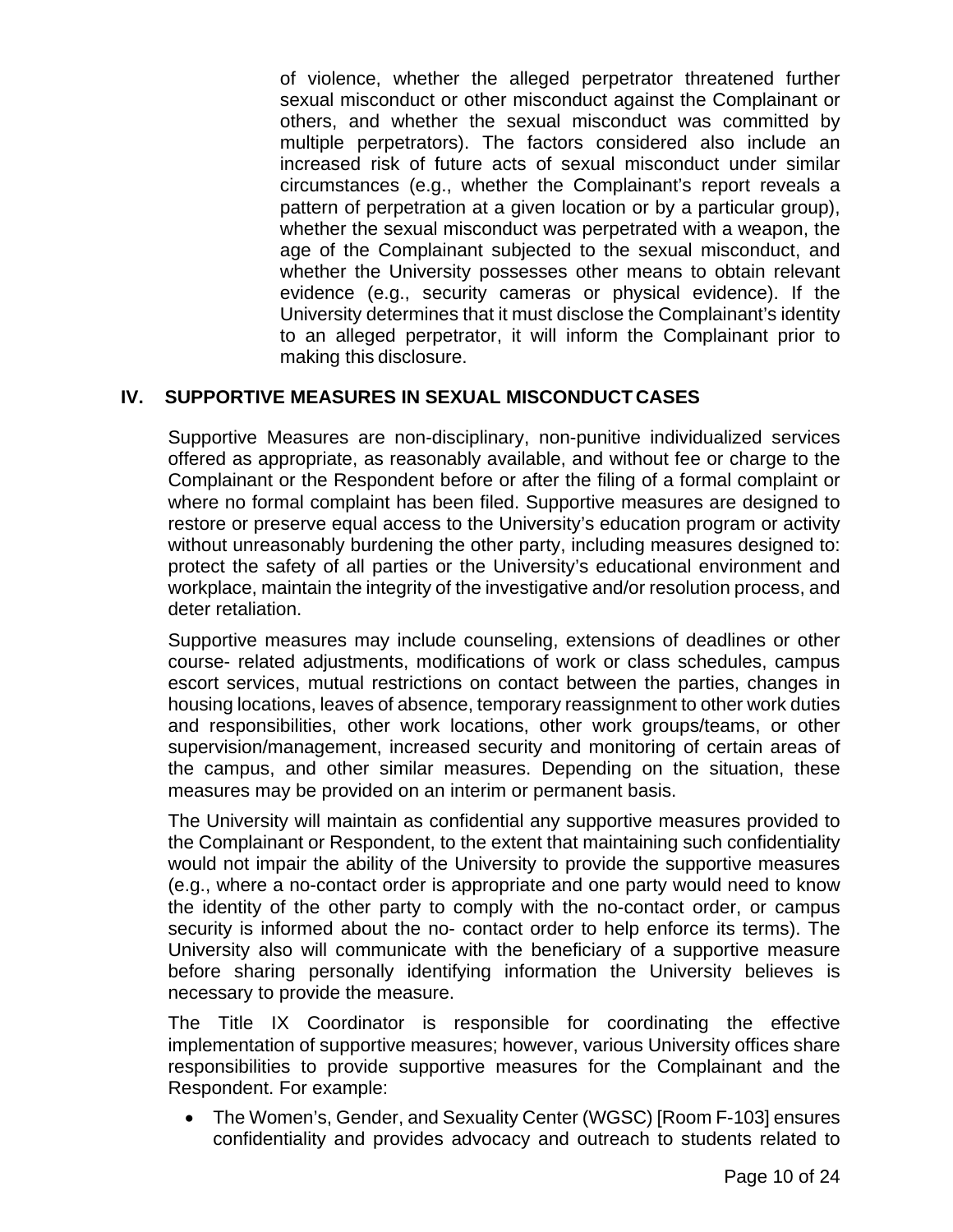issues addressing sexual and gender-based harassment, sexual misconduct, sexual assault, dating and domestic violence, stalking, and gender and sexual identities. The staff of the WGSC provides confidentiality, following up counseling, as well as referrals, where appropriate.

- The Stockton University Police Department [Building 70] can assist in the criminal investigative process, obtain and serve restraining order(s), and transport to an off-campus medical facility.
- The [Dean of Students](http://intraweb.stockton.edu/eyos/page.cfm?siteID=21&amp%3BpageID=1) Office [Room CC-243] may require a student to undergo an individualized safety and risk analysis in order to determine if an emergency removal is needed. The Dean of Students staff also refers students to appropriate resources.
- The Office of Student Conduct [Room F-107] offers case management services to student Complainants and Respondents. The staff works with students to identify and implement appropriate supportive measures. The staff is also available to review the grievance process with student parties. The Office of Student Conduct also offers mediation as an informal resolution option.
- [Health Services](http://talon.stockton.edu/eyos/page.cfm?siteID=61&amp%3BpageID=3) [WQ-108] provides students, among other services, confidential medical assistance including arranging transportation to an offcampus facility.
- The [Title IX Coordinator](http://intraweb.stockton.edu/eyos/page.cfm?siteID=117&amp%3BpageID=16) [L-214] among other actions, supervises the investigations of administrative Title IX complaints. As necessary, the Title IX Coordinator may conduct the administrative Title IX investigation.
- The Office of [Residential Life](http://intraweb.stockton.edu/eyos/page.cfm?siteID=128&amp%3BpageID=30) [A-100, and AC Residential Complex] assists in identifying temporary housing or residence hall relocation if requested or needed.
- The Office of Human Resources may assist employees with the temporary reassignment to other work duties and responsibilities, other work locations, other work groups/teams, or other supervision/management, and may issue "no contact" directives pending the outcome of aninvestigation.

#### **V. INFORMAL RESOLUTION PROCESS**

At any time prior to reaching a determination regarding responsibility, the University may facilitate an informal resolution process, such as mediation, that does not involve a full investigation and adjudication. The Complainant and Respondent must give their voluntary, written consent to the informal resolution process. The informal resolution process will not be utilized to resolve allegations that an employee sexually harassed a student. Prior to commencing the informal resolution process, the Title IX Coordinator or designee must provide the parties a written notice with the following information:

- Notice of the allegations contained in the formal complaint;
- The requirements of the informal resolution process including the circumstances in which the parties would be precluded from resuming a formal complaint arising from the same allegations;
- Any consequences resulting from participating in the informal resolution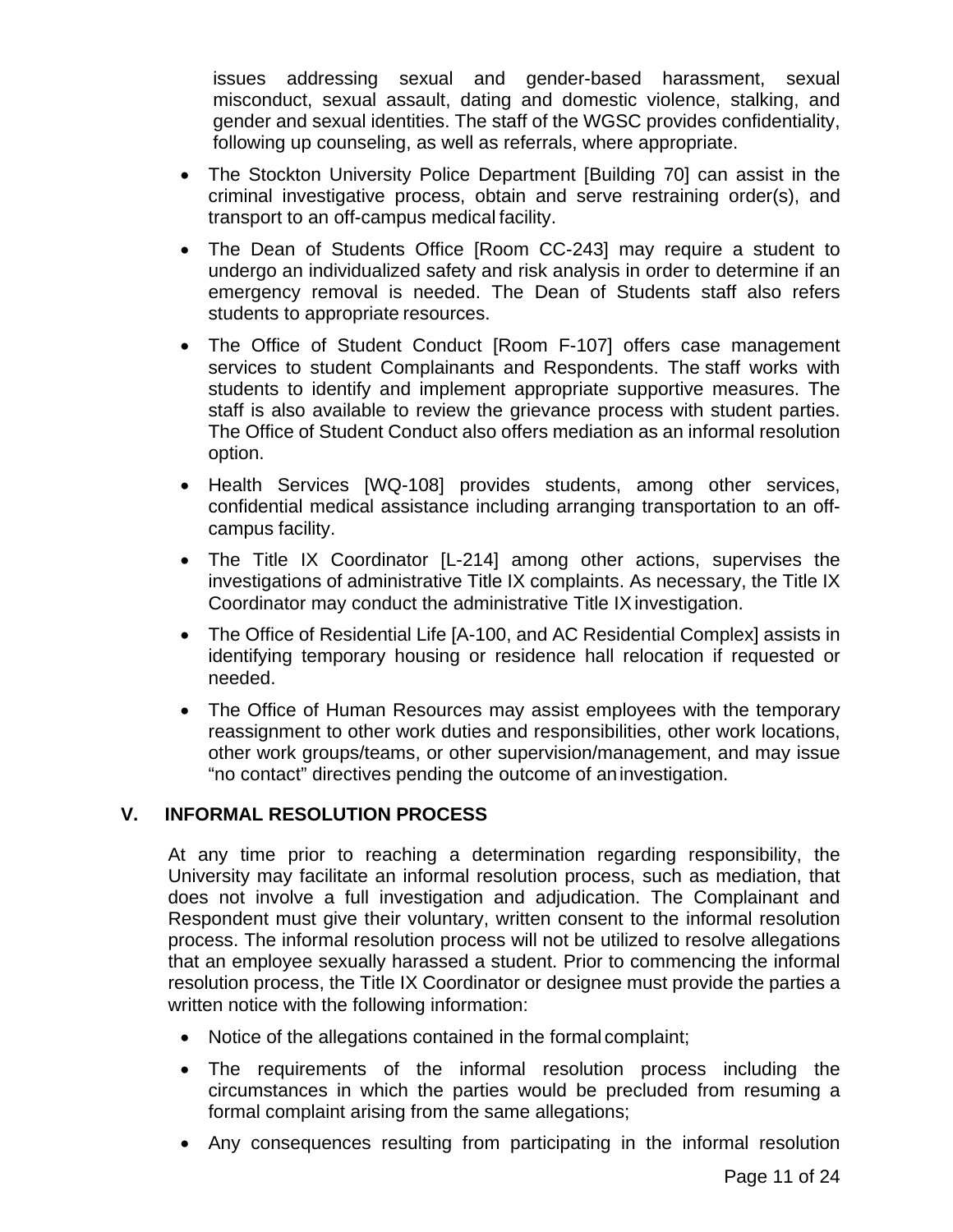process, including the records that will be maintained or could be shared. At any time prior to agreeing to resolution, any party has the right to withdraw from the informal resolution process and resume the grievance process with respect to the formal complaint.

#### **VI. INVESTIGATION PROCESS**

The Title IX Coordinator, or the Coordinator's designee, will determine whether, how and to what extent the University will conduct an investigation of an allegation of sexual misconduct. All Complainants and Respondents involved in an allegation of sexual misconduct in violation of the Campus Conduct Code will be treated with dignity, respect, and sensitivity. All investigations will be conducted in a fair and impartial manner, and any disciplinary proceedings will be prompt and equitable, allowing for all parties to participate and be heard.

#### **A. Initial Report, Preliminary Inquiry, and Determination of Jurisdiction**

Upon receiving a verbal, telephonic, electronic, or written report of a potential violation of the Campus Conduct Code related to sexual misconduct, the Title IX Coordinator will assess the report independently, or in concert with the appropriate Deputy Title IX Coordinator(s), Responsible Employee, or Third Party depending on who received the report and the facts and circumstances being alleged.

#### **B. Investigation**

**Thorough, prompt, and fair investigation**. The Title IX Coordinator will be responsible for overseeing the prompt, equitable, and impartial investigation during the formal complaint process. The burden of proof and the burden of gathering evidence sufficient to reach a determination regarding responsibility shall rest on the University and not theparties.

**Assignment of Investigator(s).** Whenever a formal resolution process is initiated, the Title IX Coordinator will designate investigators. The Title IX Coordinator will share the names and contact information of the investigators assigned to the investigation with the Complainant and Respondent.

The investigator must be impartial, free of any actual conflict of interest, and have specific and relevant training and experience. The Title IX Coordinator's determination in that regard is final.

A Complainant or Respondent who has concerns that the assigned investigator cannot conduct a fair and unbiased review (e.g., has a personal connection with one of the parties or witnesses, etc.), may report those concerns to the Title IX Coordinator who will assess the circumstances and determine whether a different investigator(s) should be assigned to the matter.

**Notice of Investigation.** Before any interview of the Respondent by an investigator, the Respondent will be informed in writing of the initiation of the investigation and the University's grievance process. The Complainant will similarly be notified, in writing, unless the Complainant has requested that the University not contact them. The written information will include the identities of the parties, if known, a concise summary of the alleged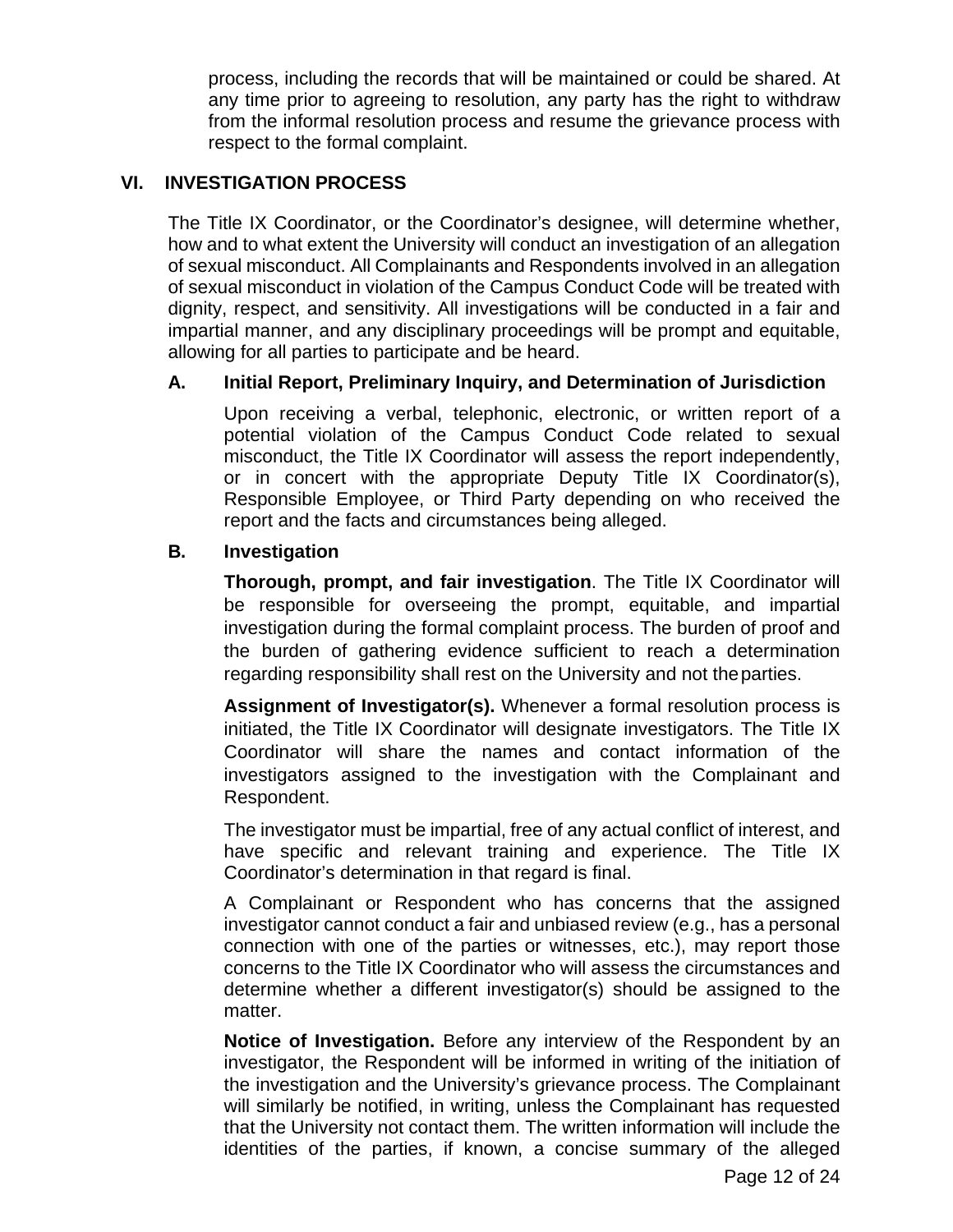misconduct at issue, the date and location of the alleged misconduct, if known, and the section(s) of the Campus Conduct Code potentially violated. The Respondent will be informed in writing if, during the investigation, additional information is disclosed that may constitute additional prohibited conduct under the Campus Conduct Code.

**Overview of Investigation.** Upon receipt of the formal complaint or where a formal resolution process is deemed appropriate, the Title IX Coordinator/investigator(s) will promptly begin an investigation, which shall include but is not limited to the following:

- (1) Conducting interviews with the Complainant, the Respondent, and any witnesses (including expert witnesses, where applicable) and transcribing such interviews in written form;
- (2) Visiting, inspecting, and taking photographs at relevant sites;
- (3) Where applicable, collecting and preserving relevant evidence (in cases of corresponding criminal reports, this step may be coordinated with law enforcement agencies); and
- (4) Obtaining any relevant medical records pertaining to treatment of the Complainant, if the Complainant has voluntarily authorized release of the records in writing to the investigators.

**Evidence.** The investigator, along with assistance from the Complainant, the Respondent, and witnesses, is responsible for gathering relevant evidence to the extent reasonably possible. To this end, the parties will be asked to identify witnesses and provide other relevant information, such as documents, communications, text messages, social media postings, photographs, and other evidence. All participants are encouraged to provide all relevant information as promptly as possible to facilitate a timely resolution. If appropriate, the parties are encouraged to provide necessary releases to allow the investigator to gather additional, relevant, information.

**Presumption of Non-Responsibility and Standard of Proof.** The investigation is a neutral, fact-gathering process. By law, the Respondent is presumed to be not responsible. This presumption may be overcome only where the result of a University hearing is a conclusion that there is a sufficient basis, by a preponderance of the evidence, to support a finding that the Respondent violated the Campus Conduct Code. A preponderance of the evidence means that it is more likely than not, based upon the totality of all the relevant evidence and reasonable inferences from the evidence, that the Respondent violated the Campus Conduct Code.

**FERPA Waivers.** Students who participate in the investigation process and grievance process with a support person and/or an advisor present must complete a FERPA Waiver prior to the participation of a support person and/or advisor.

**Time Frame for Completion of Investigation.** The University's goal is to complete all investigations within a reasonably prompt timeframe. Some investigations may take longer due to complexity, unavailability of witnesses, or other extenuating circumstances. Should the investigation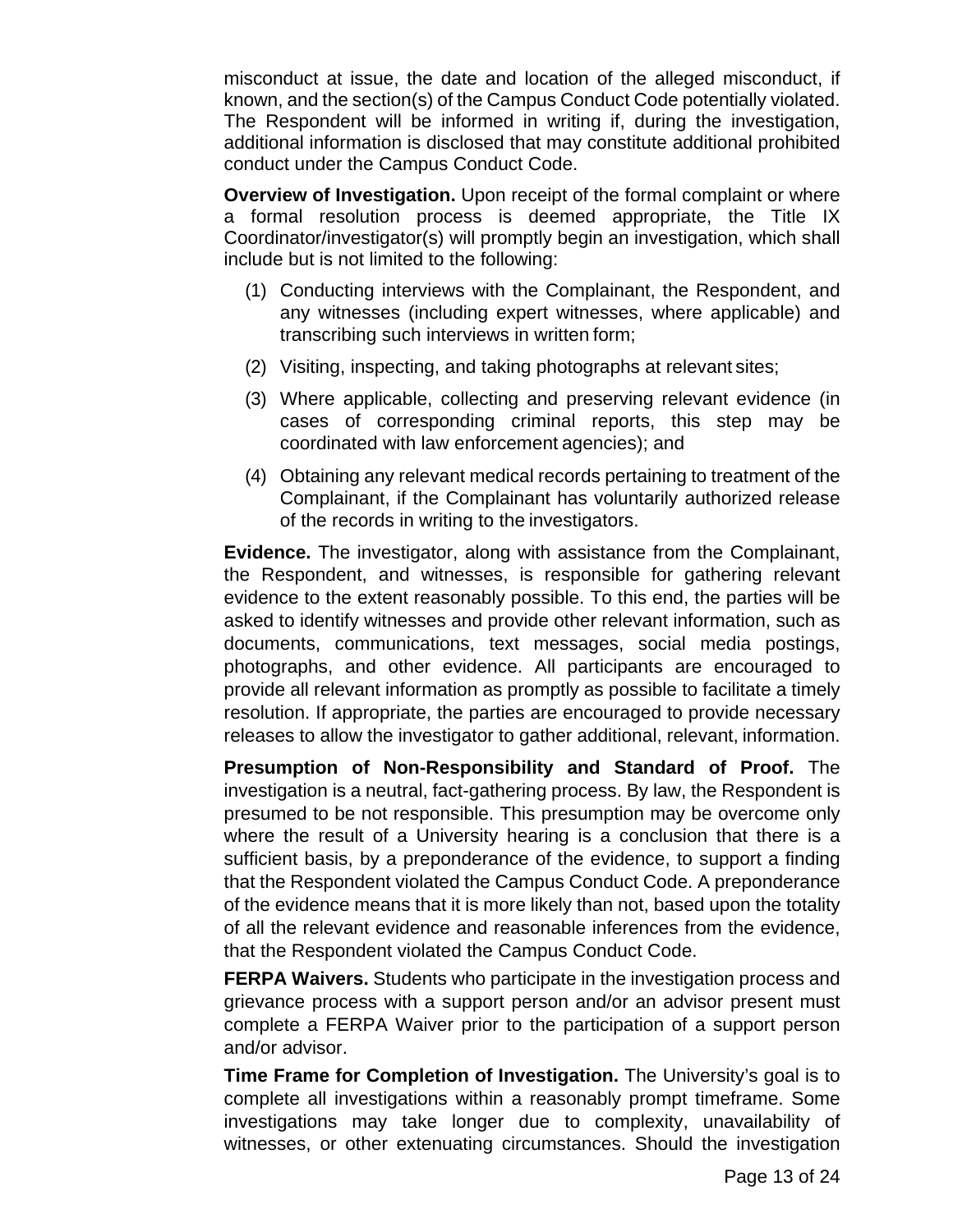encounter significant delay, the Title IX Coordinator or case investigator will inform the parties of the reasons for the delay and the projected timetable.

**Inspection and Access to Evidence.** After the gathering of evidence has been completed but prior to completion of the investigative report, the investigator will provide to each party and party's advisor, if any, any evidence obtained as part of the investigation that is directly related to the allegations that is not privileged or otherwise protected, including the evidence upon which the University does not intend to rely in reaching a determination regarding responsibility and inculpatory or exculpatory evidence (whether obtained from a party or other source), so that each party can meaningfully respond to the evidence prior to the conclusion of the investigation. The evidence will be provided in an electronic format or a hard copy. The parties will have ten (10) business days to submit a written response to the evidence, which will be considered by the investigator prior to completion of the investigative report. The evidence will be made available for the parties to use at thehearing.

**Investigative Report.** After the 10-day inspection period, and at least ten (10) business days prior to a hearing, the investigator will complete an investigative report that summarizes all relevant evidence and send it in electronic format or hard copy to each party and the party's advisor, if any, for their review and written response. The parties may provide a written response to the investigative report within five (5) business days after receiving it.

#### **C. Coordination with Law Enforcement**

Where the University is made aware that there is a concurrent criminal investigation, the investigator will inform any law enforcement agency that is conducting its own investigation that a University investigation is also in progress; ascertain the status of the criminal investigation; and determine the extent to which any evidence collected by law enforcement may be available to the University in its investigation.

At the request of law enforcement, the University may agree to temporarily defer part or all of the investigation until after the initial evidence-gathering phase of the law enforcement investigation is complete. The investigator will communicate with the parties, consistent with the law enforcement request and the University's obligations, about resources and support, procedural options, anticipated timing, and the implementation of any necessary interim measures for the safety and well-being of all affected individuals.

Standards for criminal investigations are different than the standards for a violation of the Campus Conduct Code, and therefore, the University will not base its decisions solely on law enforcement reports and/or actions. Similarly, if the University determines a violation has occurred, the University will take appropriate action in accordance with applicable policies and procedures, regardless of external proceedings that may also be pending.

#### **D. Modification of Investigation Process**

The University will follow the Investigation Process described herein,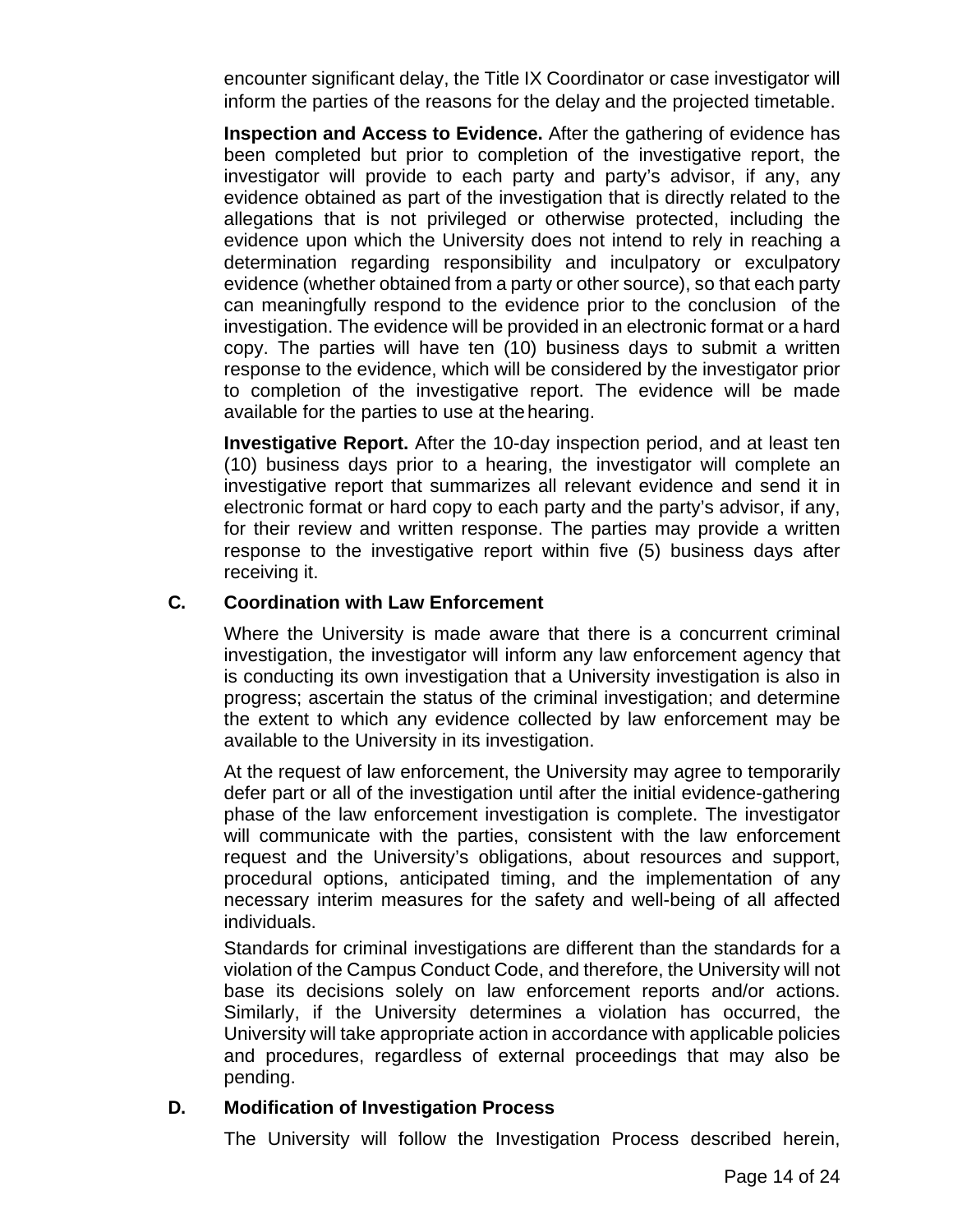barring exceptional circumstances. The University reserves its right to adapt or modify the Investigation Process (including timelines) to ensure prompt, thorough, and equitable resolution of a report of prohibited conduct. In such instances, the University will notify all parties of the modification of the Investigation Process and, if appropriate, the circumstances requiring the adaption or modification.

#### **E. Consolidation of Investigations**

The Title IX Coordinator has the discretion to consolidate multiple reports against a Respondent and/or cross-complaints between a Complainant and a Respondent into one investigation, if the evidence related to each incident would be relevant and probative of the other(s). Matters may be consolidated where they involve multiple Complainants, multiple Respondents, or related conduct.

#### **VII. SUPPORT PERSON and ADVISORS**

All Complainants and Respondents are permitted to have a support person and an advisor of their choice present during any grievance proceeding, including any related meeting. The advisor of choice may be, but is not required to be, an attorney. The selection of a support person and advisor is up to the individual party, provided that the support person and advisor may not be directly involved in the matter for example as a Complainant, Respondent, or witness. A party shall not select an advisor or support person with the actual or effective purpose of disrupting or attempting to disrupt the proceedings or causing emotional distress to the other party or parties.

The Complainant and Respondent must notify the meeting organizer at least two (2) business days before meeting of the attendance and names of the support person and/or advisor. The University reserves the right to have legal counsel present at any meeting.

Students who need assistance in securing an advisor should contact the Office of Student Conduct. Employees who need assistance in securing an advisor should contact the Office of Human Resources. Students and Employees will be offered access to University-trained campus advisors at no cost. In addition, free or lowcost legal aid and pro bono services may be available via Legal Services of New Jersey (LSNJ). Additional information can be found on the LSNJ website.

An individual can also choose to hire independent legal counsel to serve as an advisor. In that event, the individual is solely responsible for any fees related to the representation.

The advisor shall not perform any function in the process other than advising the party as described herein. Violations of these guidelines may result in a warning being issued to the support person or advisor by the investigator(s), administrator/staff member, or Hearing Officer overseeing the meeting/proceeding. Repeated violations may result in the support person and/or advisor being asked to leave the meeting or proceeding, and, if appropriate, any future meetings/proceedings. If an advisor is removed from a conduct proceeding, the affected party will be permitted to either use a predetermined advisor made available by the University or request to pause the proceeding for a reasonable amount of time to allow the affected party time to secure another advisor.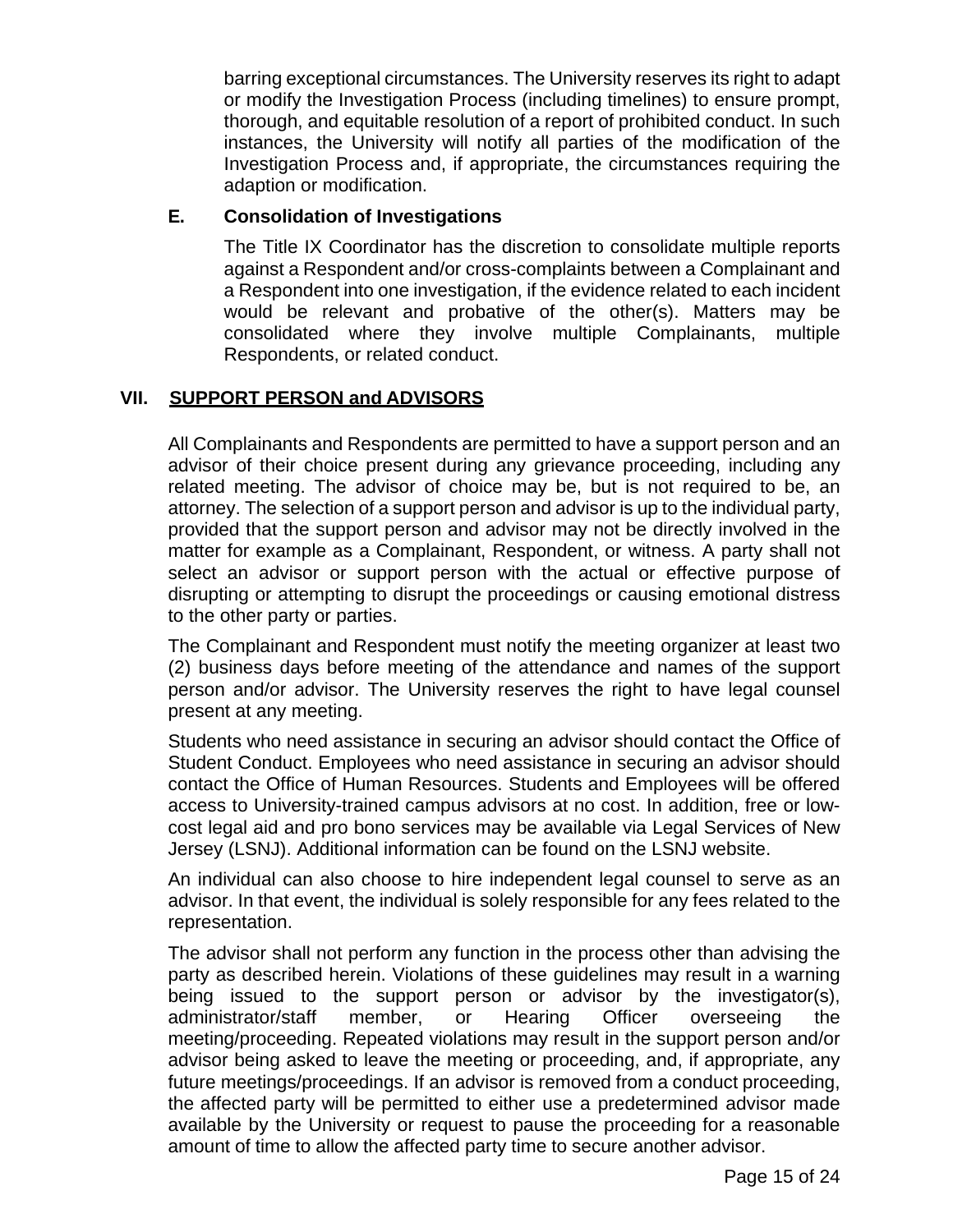#### **Role of Advisor and Support Person at Meetings and Interviews**

The role of the advisor and support person at any meeting or interview is limited. The advisor and/or support person may not unduly impede the interview by interjecting, coaching, or otherwise speaking on the behalf of the Complainant or Respondent. The Complainant and Respondent, support person, and advisor may confer at any point during a meeting or interview, but the advisor and support person may not formulate specific questions, responses, or statements for the party.

#### **Role of Advisor and Support Person During the Hearing Process**

The role of the support person during the hearing process is the same as that at a meeting or interview. The role of the advisor during the hearing process is also limited, except to conduct all cross-examination questioning on behalf of their advisee. Otherwise, the advisor generally does not speak, defend, or present information or evidence on behalf of the advisee. Advisors are permitted to confer as needed with their advisee either in private or in a discreet manner.

#### **VIII. ADJUDICATION AND GRIEVANCE PROCESS**

Students and Employees are offered full protections of due process when they are accused of a violation. In student and employee conduct cases involving sexual misconduct allegations, the Procedure and the process outlined here will be followed in lieu of the Campus Hearing Board processes outlined in Procedure 1032 (Campus Hearing Board - Students) and Procedure 1033 (Employee Campus Hearing Board).

These procedures are entirely administrative in nature and are not considered legal proceedings, but rather procedures designed to address policy violations.

#### **A. Evidentiary Procedures and Burdens**

In connection with any investigation or hearing, both parties have the right to testify and present witnesses and evidence that is relevant to the case. Both parties will have access to the case file and evidence obtained by the University during the case investigation, or considered by the Hearing Officer, with personal identifying information or other data redacted, as required by applicable law. The burden of proof is on the University to establish that a Respondent, more likely than not, is responsible for the alleged violation. **All allegations of Campus Code of Conduct violations involving discrimination or harm to another are adjudicated using the same preponderance of the evidence standard.**

#### **B. Pre-Hearing Interview**

Sexual misconduct cases are heard by an external Hearing Officer. The University's grievance process provides for a live hearing. Prior to the live hearing both the Complainant and the Respondent will be offered the opportunity to attend a Pre-Hearing Interview (PHI) meeting.

The PHI is designed to review the hearing process, the rights of the parties, answer questions, explain the notice of charges and potential sanctions. The Respondent will be asked to enter a plea to each of the potential code violations. A Respondent may enter one of the following pleas to each violation: (1) Responsible; (2) Responsible with exception of sanctions; (3)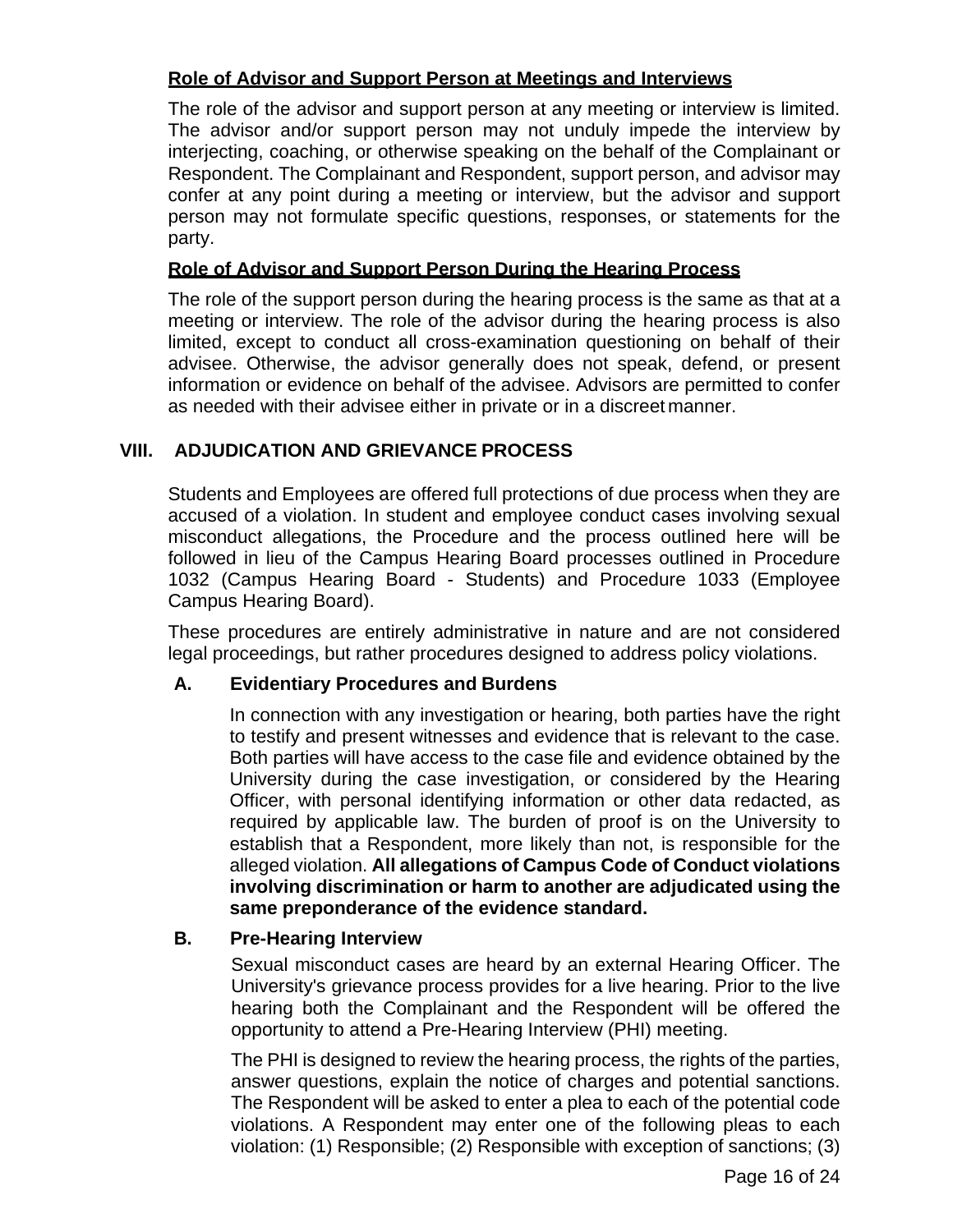Not Responsible; or, (4) No Plea. Where a Respondent enters a plea other than Responsible, a live hearing will be held.

At least ten (10) business days prior to the live hearing, the parties and their respective advisors will be informed of the identity of the hearing Officer, and will receive the investigative report summarizing relevant evidence, in a secure electronic format or a hard copy, for their review. Challenges to the investigative report or other evidence must be made at the live hearing.

#### **C. Hearing**

The hearing is an opportunity for the Parties to address the Hearing Officer in person, to question the other party and/or witnesses (via an advisor) through Cross-Examination, and for the Hearing Officer to obtain information following the investigation that is necessary to make a determination of whether a Sexual Misconduct violation occurred. The Hearing Officer will receive annual training regarding the applicable University policies and procedures, the handling of sexual misconduct cases, and other relevant issues. The Hearing Officer for sexual misconduct cases is an external lawyer or judge, and not the same person as the Title IX Coordinator or the investigator(s).

The hearing will be conducted as follows:

- (1) **Live or Virtual Hearing.** Live hearings may be conducted with all parties physically present in the same geographic location or, at the University's discretion or the request of either party, any or all parties, witnesses, and other participants may appear at the live hearing virtually, with technology enabling participants simultaneously to see and hear each other.
- (2) **Privacy of Hearing.** A hearing shall be conducted in private. Admission of any person into the hearing room shall be at the discretion of the Hearing Officer. The Hearing Officer shall have the authority to discharge or to remove any person whose presence is deemed unnecessary or obstructive to the proceedings.
- (3) **Inapplicability of Rules of Procedure/Evidence.** Formal rules of process, procedure, and/or technical rules of evidence, such as are applied in criminal or civil court, are not used in these proceedings.
- (4) **Opening Statements.** Each party will have an opportunity to make an opening statement. After opening statements each party will be asked to present their case, introduce evidence, and call witnesses, beginning with the Complainant and followed by the Respondent. The Hearing Officer will allow parties an opportunity to make a closing statement before concluding the process.
- (5) **Advisor Required for Hearing.** If a party does not have an advisor present at the live hearing, the University will provide a Universitytrained advisor to conduct cross-examination on behalf of that party. An advisor of the University's choice is provided without fee or charge to a party, and the advisor may be, but is not required to be, an attorney.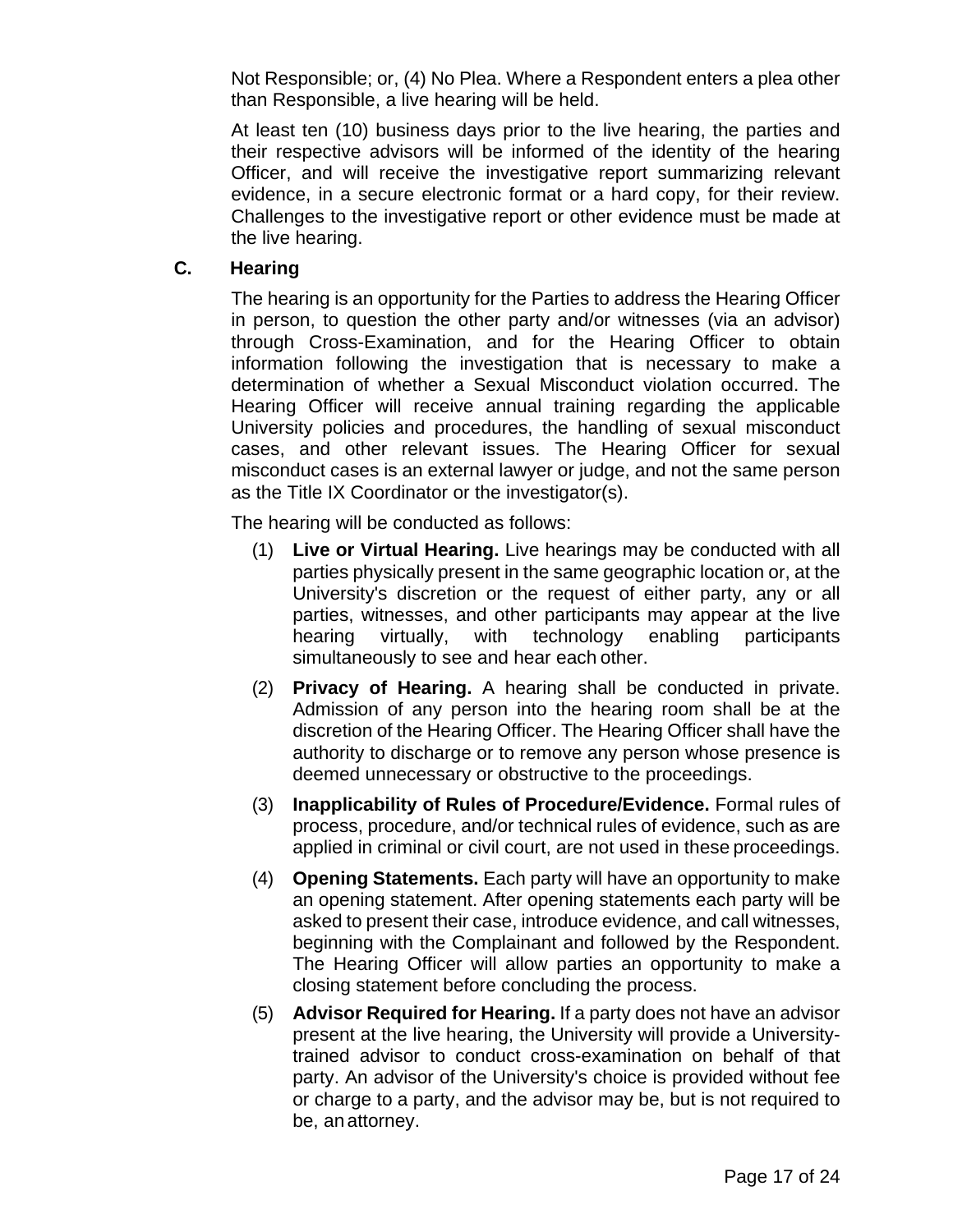- (6) **Cross-Examination by Advisors.** At the live hearing, the Hearing Officer will permit each party's advisor to ask the other party and any witnesses relevant questions and follow- up questions, including those challenging credibility. Such cross-examination at the live hearing will be conducted directly, orally, and in real time by the party's advisor of choice and never by a party personally. The University reserves its right restrict the extent to which advisors may participate in the proceedings. (See Section VII, Support Person and Advisors above).
- (7) **Relevancy Determinations.** Only relevant cross-examination and other questions may be asked of a party or witness. Before a Complainant, Respondent, or witness answers a crossexamination or other question, the Hearing Officer must first determine whether the question is relevant and explain any decision to exclude a question as not relevant.
- (8) **Prior Sexual History.** Questions and evidence about the Complainant's sexual predisposition or prior sexual behavior are not relevant, unless such questions and evidence about the Complainant's prior sexual behavior are offered to prove that someone other than the Respondent committed the conduct alleged by the Complainant, or if the questions and evidence concern specific incidents of the Complainant's prior sexual behavior with respect to the Respondent and are offered to prove consent.
- (9) **Absence/Lack of Testimony by Party or Witness.** The Hearing Officer cannot draw an inference of responsibility based solely on a party's or witness's absence from the live hearing or refusal to answer cross- examination or other questions.
- (10) **Recordation of Hearing.** All hearings are recorded. A copy of the hearing will be made available to the parties for inspection and review for purposes of appeal, and in accordance with State and federal laws and regulations.

#### **D. WRITTEN DETERMINATIONS**

The Hearing Officer will issue a written determination regarding responsibility within ten (10) business days following the conclusion of the hearing. In cases involving three or more parties, the Hearing Officer shall have seventeen (17) business days to issue the determination.

The written determination will include:

- i. Identification of the allegations potentially constituting sexual harassment, sexual misconduct, or other conduct prohibited by the Campus Conduct Code;
- ii. A description of the procedural steps taken from the receipt of the formal complaint through the determination, including any notifications to the parties, interviews with parties and witnesses, site visits, methods used to gather other evidence, and hearingsheld;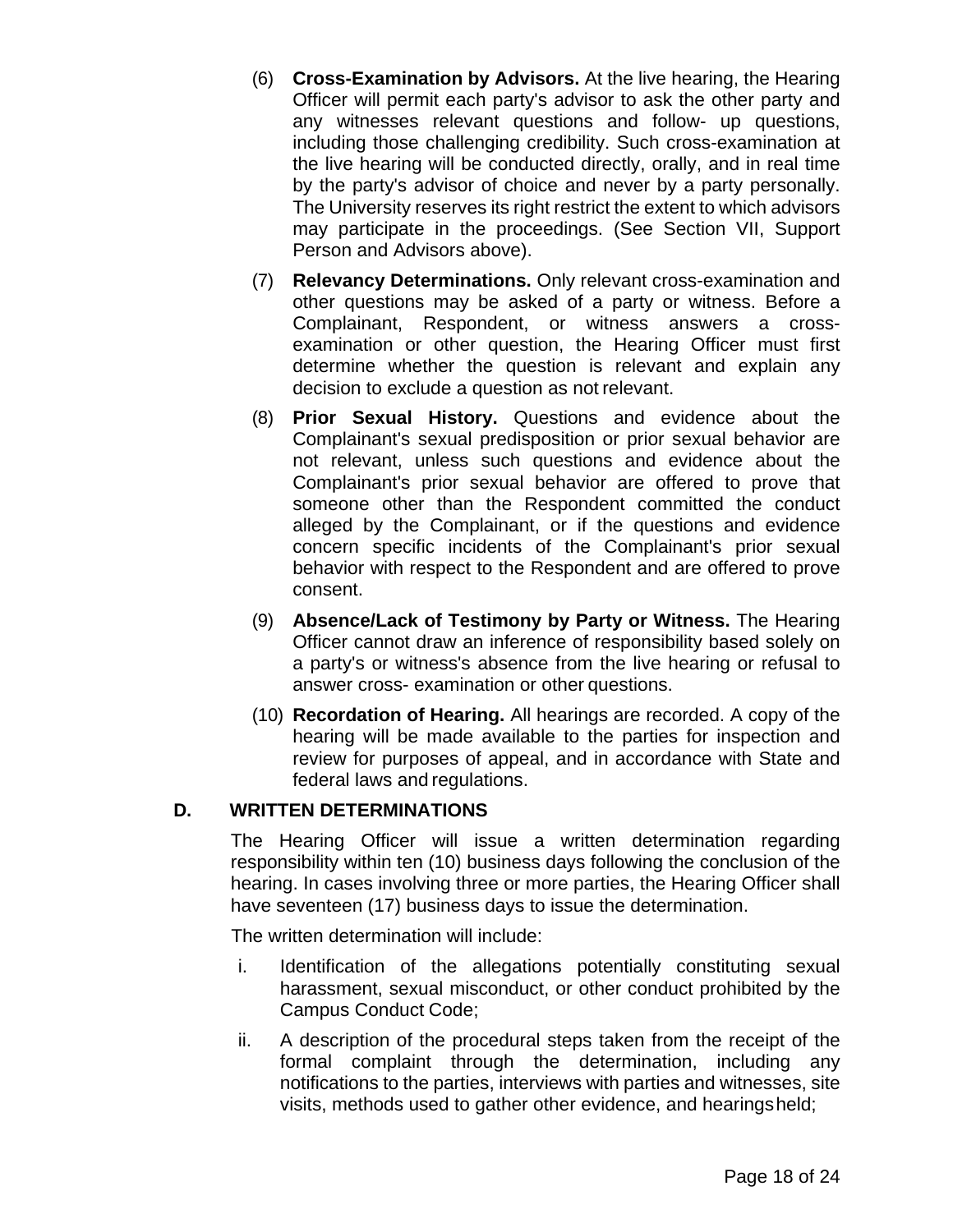- iii. Findings of fact supporting the determination;
- iv. Conclusions regarding the application of the Campus Conduct Code and/or applicable policy to the facts;
- v. A statement of, and rationale for, the result as to each allegation, including a determination regarding responsibility; and
- vi. The University's procedures and permissible bases for the Complainant and Respondent to appeal.

The University will provide the written determination to the parties simultaneously. The determination regarding responsibility becomes final either on the date that the University provides the parties with the written determination of the result of the appeal, if an appeal is filed, or if an appeal is not filed, the date on which an appeal would no longer be considered timely.

#### REFERRAL FOR SANCTIONS

If the Hearing Officer has found the Respondent responsible for the conduct, the written determination shall refer the case to the Office of Student Conduct (students) or the Office of Human Resources (employees) for the imposition of appropriate sanctions. The referral permits consistency in the interpretation and application of University policies, and allows review of additional factors that may be relevant as part of the sanctioning process (e.g., progressive discipline, etc.).

#### **E. APPEALS**

The University will offer both parties the option to appeal from a determination regarding responsibility, and from the University's dismissal of a formal complaint or any allegations therein, on the following bases:

- i. Procedural irregularity that affected the outcome of the matter;
- ii. New evidence that was not reasonably available at the time the determination regarding responsibility or dismissal was made, that could affect the outcome of the matter; and
- iii. The Title IX Coordinator, investigator(s), or Hearing Officer had a conflict of interest or bias for or against Complainants or Respondents generally or the individual Complainant or Respondent that affected the outcome of the matter.

#### **As to all appeals:**

- a. Parties will have seven (7) business days after receipt of the written determination to submit an appeal;
- b. The University will notify the non-appealing party in writing when an appeal is filed;
- c. The appeal process is a written process, not a live hearing. Parties may submit their appeal electronically to the link listed in the outcome letter;
- d. All parties will have reasonable time and equal opportunity to submit a written statement in support of, or challenging, theoutcome;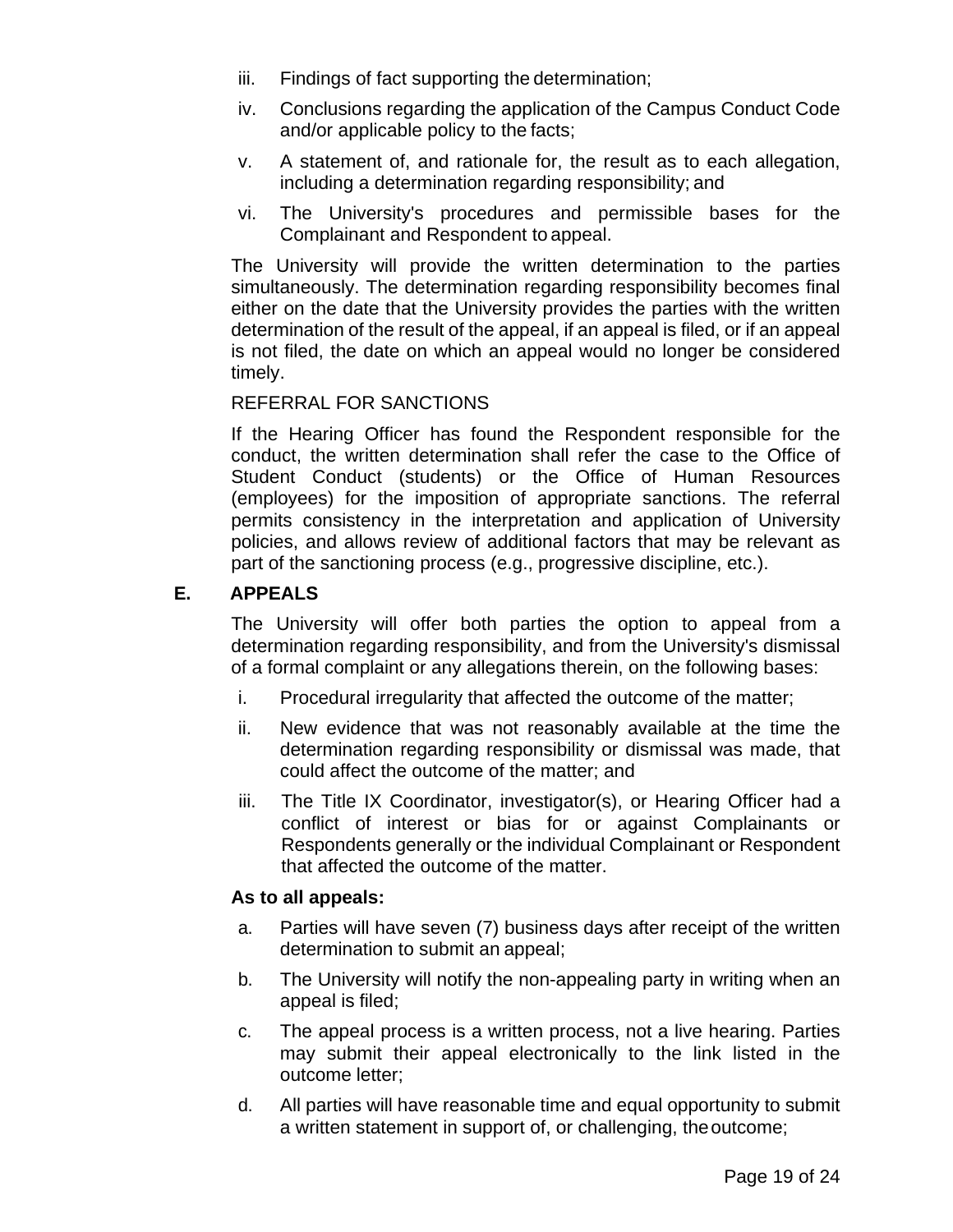- e. The decision-maker(s) for the appeal will not be the same person(s) as the decision-maker(s) that reached the determination regarding responsibility or dismissal, the investigator(s), or the Title IX Coordinator;
- f. The decision-maker(s) for the appeal will be compliant with the standards set forth in state law and federal regulations, regarding training and requirements, being free from bias and conflicts of interest, and maintaining impartiality;
- g. A written decision will be issued describing the result of the appeal and the rationale for the result; and
- h. The written decision will be provided simultaneously to bothparties.

#### **Student Appeals:**

- (1) Student cases managed through the Office of Student Conduct have two levels of appeal.
	- i. Level One Appeals are reviewed and decided by a panel of 3 trained faculty or staff members.
	- ii. Level Two Appeals are reviewed and decided by the Vice President of Student Affairs when the assigned sanctions involve a suspension; or the University President when the assigned sanctions involve an expulsion.

#### **Employee Appeals:**

- (1) Employee appeals are managed through Human Resources.
- (2) Employee appeals are reviewed and decided by the University President or the President's designee.
- (3) Upon review of the record, the President or designee will:
	- i. Sustain the original judgment; or
	- ii. Adjust the charges and/or modify the sanction; or
	- iii. Direct a rehearing; or
	- iv. Dismiss the case

**Notification of Appeal Outcome:** Appellant and Appellee will receive written notice of the outcome of the appeal within ten (10) business days of receipt of Appellee's response statement. The last Appeal Officer's decision is final and is not subject to further appeal.

For appeals on disciplinary issues for unionized employees, the appeal process will be read in conjunction and construed consistent with the applicable collective bargaining agreement.

#### **IX. NON-RETALIATION**

This Procedure prohibits retaliation against any Complainant, Respondent, or individual involved in the investigation of allegations of sexual misconduct. All individuals who participate or cooperate in the reporting, investigating, supporting, and adjudicating of complaints are protected from retaliation. Individuals reporting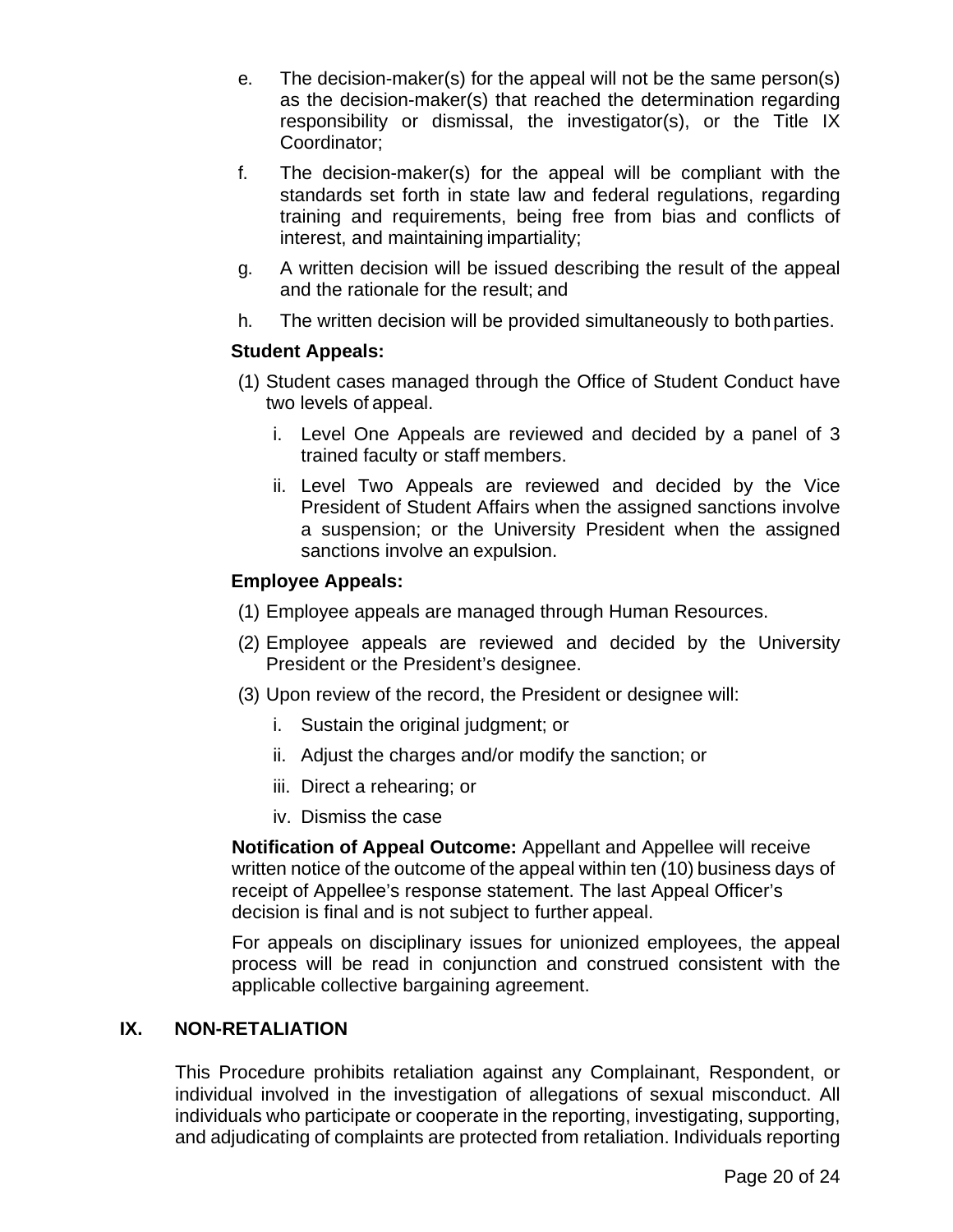incidents of sexual misconduct, and those reporting incidents of discrimination, harassment or violence, are all afforded the same considerations for confidentiality and privacy, and protections against retaliation.

It is prohibited to intimidate, threaten, coerce, or discriminate against any individual for the purpose of interfering with any right or privilege secured by this Procedure, or because the individual has made a report or complaint, testified, assisted, or participated or refused to participate in any manner in an investigation, proceeding, or hearing. The following conduct (as well as attempts to engage in such conduct) constitutes retaliation: Intimidation, threats, coercion, or discrimination, including charges against an individual for Code of Conduct violations that do not involve sex discrimination or sexual harassment, but arise out of the same facts or circumstances as a report or complaint of sex discrimination, or a report or formal complaint of sexual harassment, for the purpose of interfering with any right or privilege secured by this Procedure.

The University will keep confidential the identity of any individual who has made a report or complaint of sex discrimination, including any individual who has made a report or filed a formal complaint of sexual harassment, any Complainant, any individual who has been reported to be the perpetrator of sex discrimination, any Respondent, and any witness, except as may be permitted by FERPA, or as required by law, or to carry out the purposes of 34 CFR part 106, including the conduct of any investigation, hearing, or judicial proceeding arising thereunder. Complaints alleging retaliation may be filed under the procedures for sex discrimination, i.e., Procedure 1200 – Student Procedure Prohibiting Sexual Misconduct and Discrimination in the Academic / Educational Environment (students), and Procedure 6360 – Procedure for Internal Complaints Alleging Discrimination in the Workplace (employees).

Notwithstanding the preceding:

- i. The exercise of rights protected under the First Amendment does not constitute retaliation as defined herein; and
- ii. Charging an individual with a code of conduct violation for making a materially false statement in bad faith in the course of a grievance proceeding does not constitute retaliation. A determination regarding responsibility, alone, is not sufficient to conclude that any party made a materially false statement in bad faith.

#### **X. SANCTIONS & REMEDIAL MEASURES**

A student or employee determined "responsible" for an act of Prohibited Conduct under this Procedure or other relevant University policy is subject to disciplinary action. A final report of hearing findings will be forwarded to the Office of Student Conduct (for students) or the Human Resources Office (for employees) to determine the appropriate sanction(s). Disciplinary action may include – but is not limited to  $-$  a reprimand, probation, deferred suspension, administrative leave  $$ with or without pay, or temporary or permanent separation from the University. Third Parties or invitees who violate this procedure or related University policy may have their relationship with Stockton terminated and/or their privilege of being on University premises withdrawn.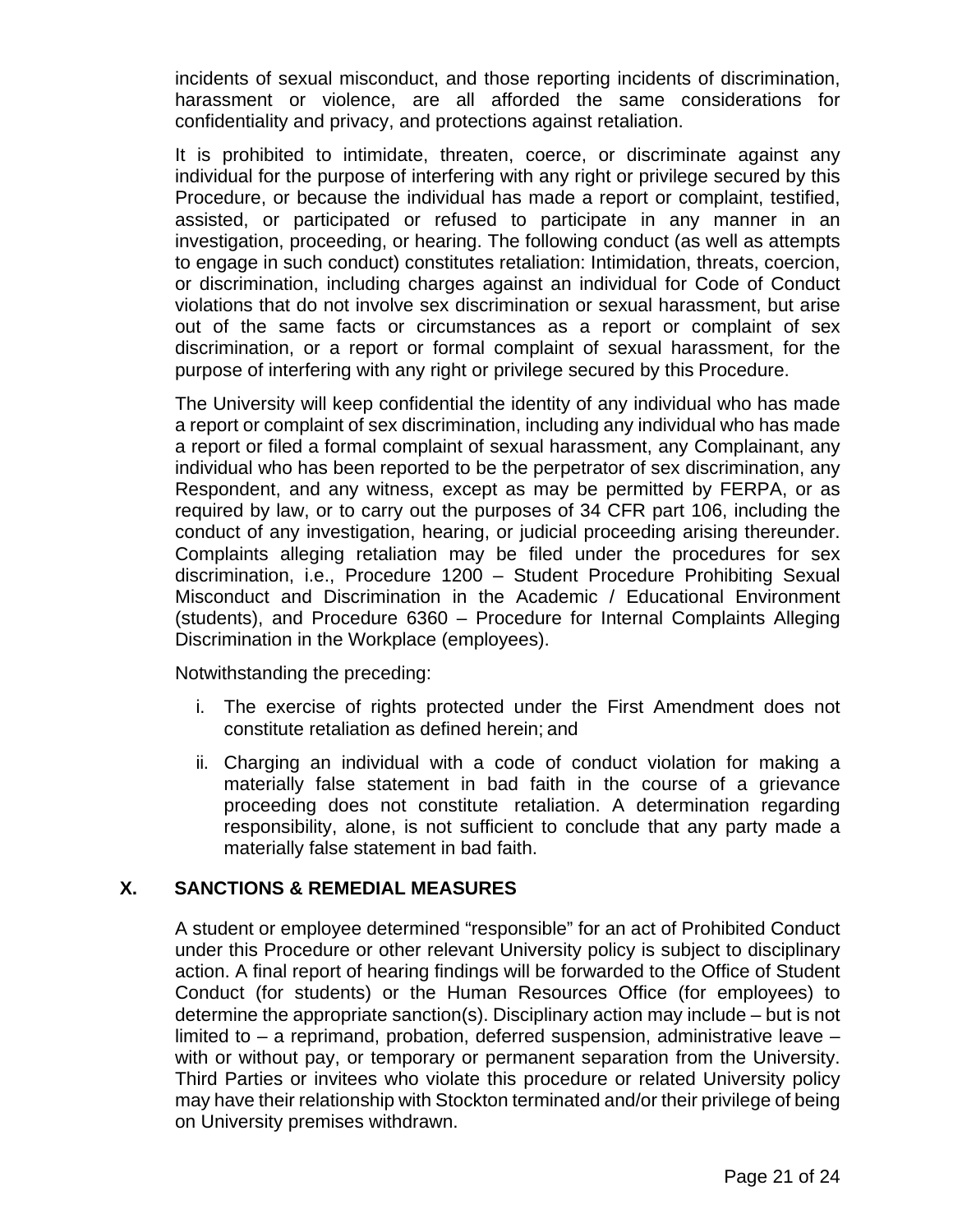Student sanctions may be applied to address specific personal growth needs pertaining to the behavior that led to violation of the Campus Conduct Code. There are three categories of sanctions: status changes; educational; and fines or restitution.

- Status changes may be applied to reflect the seriousness of a behavior and range from a minimum of a warning to a maximum of expulsion from the University. Sanctions for sexual misconduct violations typically range from a minimum of probation to a maximum ofexpulsion.
- Educational sanctions may include a workshop, online class, community service, training modules, etc.
- Fines are imposed for all cases with a "Responsible" finding. Fines will not exceed \$50.00. Restitution may be applied if the reported incident resulted in damages to University property.

Students who seek to have sanctions deferred during the Appeal Process must make a written request to the Office of Student Conduct within 24 hours of the notice of the decision. Not all sanctions are available for deferment. Individuals who receive a sanction of expulsion are not eligible for a deferment. Deferments may also include additional restrictions as appropriate (i.e. removal from housing; class attendance only; etc.).

If a student withdraws from the University or an employee separates from the University at any time after a report has been made, the University will continue with any of the processes for informal or formal resolution, even without the party's participation.

The University may also, in its discretion, dismiss some or all of the allegations in the Formal Complaint. The determination as to how to resolve the report once a student or employee is no longer affiliated with the University will be based on the Title IX Coordinator's assessment of the actions necessary to meet its Title IX obligations, in consultation with other institutional officials as appropriate.

If a student withdraws from the University after an administrative investigation has begun but prior to a finding or resolution, an entry may, in appropriate circumstances, be made on their transcript that indicates the student has withdrawn with a disciplinary investigation or complaint pending. As noted above, the University may elect to continue with the investigation.

If an employee separates from the University after an administrative investigation has begun but prior to disciplinary charges being filed, an entry may, in appropriate circumstances, be made in their personnel file that indicates that employment terminated with an investigation pending. The University may elect to continue with the investigation.

If an employee separates after disciplinary proceedings have been initiated but prior to resolution, an entry may, in appropriate circumstances, be made in their personnel file that indicates that employment terminated with disciplinary charges pending.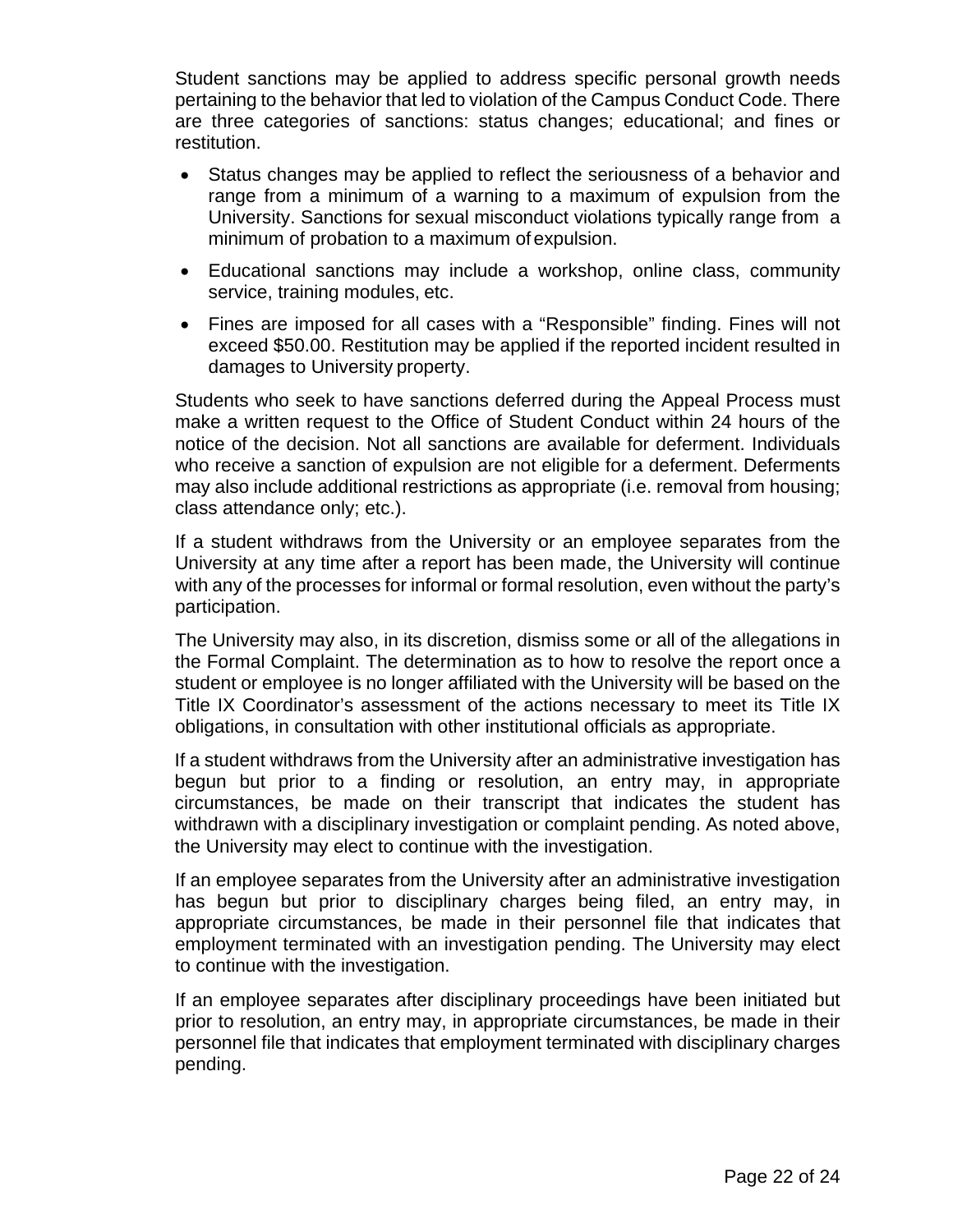#### **XI. RECORDS RETENTION**

**Records of the Title IX Office and its designee(s)** created and maintained under this Procedure shall be retained indefinitely by the Title IX Office (in database, digital, and/ or paper form) unless destruction or expungement is authorized by the Title IX Coordinator, or in accordance with a duly executed and binding settlement of claim, and/or by court order.

**Records of the Grievance-Resolution process** under this Procedure shall be maintained in the Office of Student Conduct for students or in the Office of Human Resources for employees, in accordance with retention policies of those offices.

Affirmative findings of responsibility in matters resolved through the grievance process are part of a student's conduct record and an employee's employment file. Such records shall be used in reviewing any further conduct, or developing sanctions, and shall remain a part of a formal record. Discipline resulting in expulsion or extended suspension shall be maintained permanently in a student's record.

**Drafts and Working Files**: Drafts and "working files" are not considered records that must be maintained by the University. They are preliminary versions of records and other documents that do not state a final position on the subject matter reviewed or are not considered to be in final form by their creator. An example is a draft of a preliminary investigative report submitted to the Title IX Coordinator for review prior to finalization. An example of a "working file" would be the investigator notes made during one interview with topics the investigator wants to revisit in subsequent interviews. Sole possession records maintained as such in accordance with FERPA are also included in this category.

**Attorney Work-Product**: Communications from the Title IX Office or its designees with the University's legal counsel may be work product protected by attorney-client confidentiality. These communications are not considered records to be maintained by the Title IX Office unless the Title IX Coordinator, in consultation with legal counsel as necessary, determines that these communications should be included as records.

#### **XII. PREVENTION AND EDUCATIONAL PROGRAMS**

In order to reduce incidents of sexual misconduct, the University will provide students and employees with information regarding the prevention of prohibited discrimination/harassment, including sexual misconduct, and the procedure to be followed in filing complaints. In addition, the University will provide ongoing awareness and prevention programming and training for the campuscommunity.

#### **XIII. CONFLICT OF INTEREST**

A conflict of interest may arise when a member of the University community uses or has the authority to use their position to improperly influence a University decision, action or outcome with regard to the implementation and enforcement of this Procedure, including associated investigative and disciplinary procedures. It is the responsibility of all members of the Stockton community involved in any aspect of a report of Prohibited Conduct to identify and disclose potential or actual